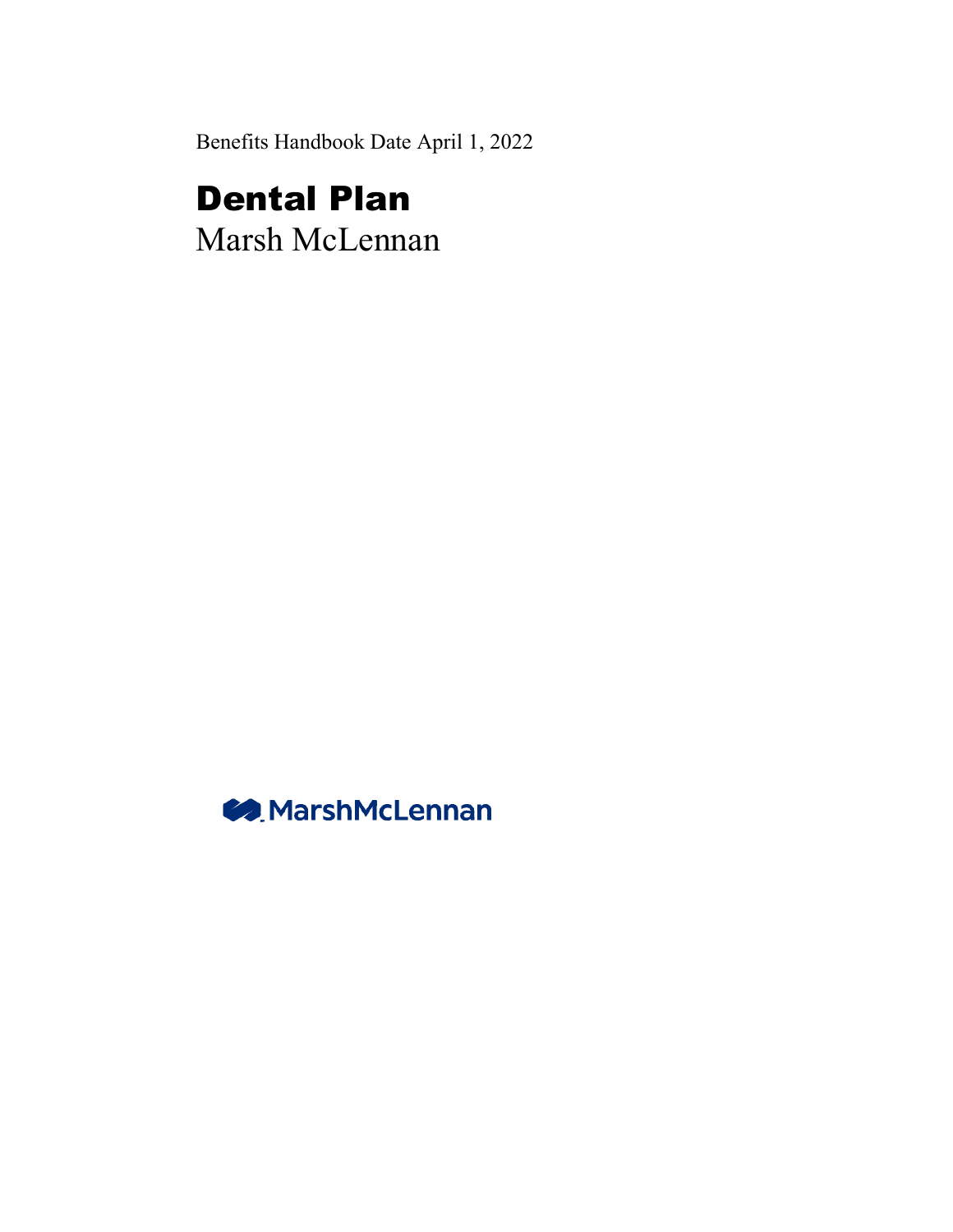# Dental Plan

*The Company's Dental Plan ("Plan") helps you and your family pay for dental care.* 

*Under this Plan, you may choose from two plan options — Premier and Standard. With both options, you can receive treatment from any dentist you wish or from a dentist within MetLife's Preferred Dentist Program. Whether you see an in-network or out-of-network provider, the Plan will reimburse a specified percentage for covered services. However, your costs are generally lower when you use a provider in MetLife's Preferred Dentist Program.* 

#### SPD and Plan Document

This section provides a summary of the Dental Plan options as of January 1, 2022.

This section, together with the *Administrative Information* section and the applicable section about participation, forms the Summary Plan Description and plan document of the Plan.

*References in this section to Marsh & McLennan Companies mean Marsh McLennan.* 

#### A Note about ERISA

The Employee Retirement Income Security Act of 1974 (ERISA) is a federal law that governs many employer-sponsored plans including this one. Your ERISA rights in connection with this Plan are detailed in the *Administrative Information* section.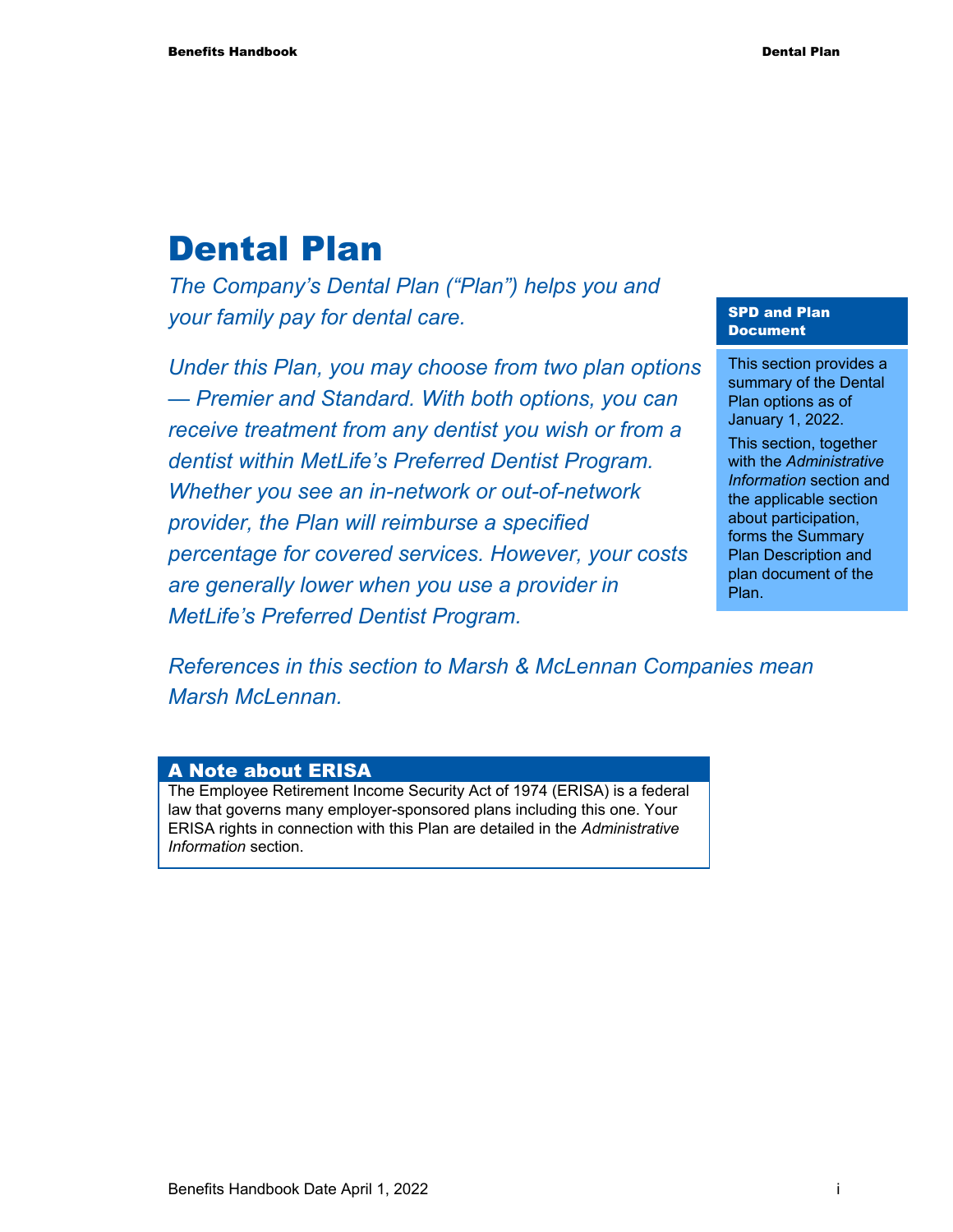# **Contents**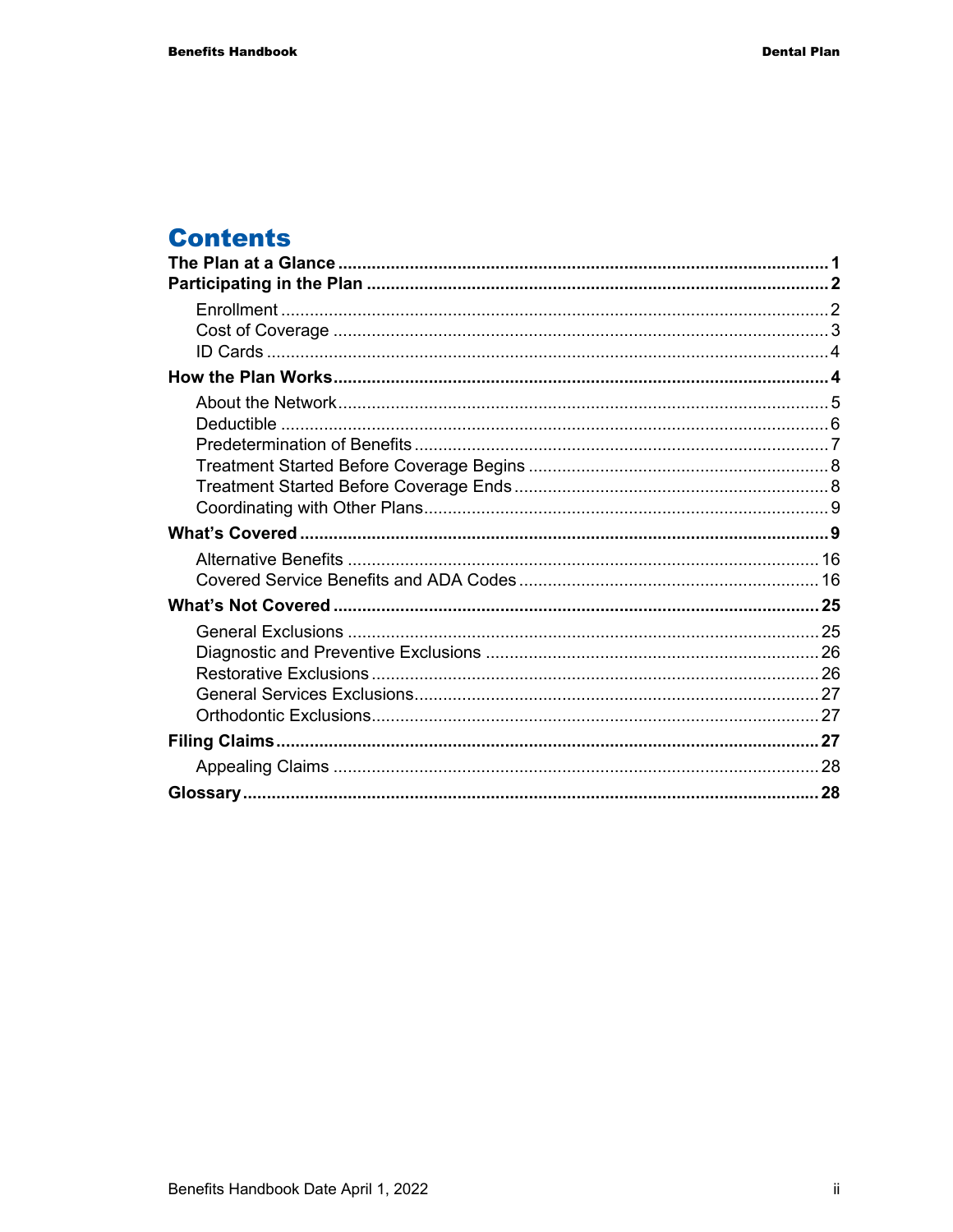|  |  |  | <b>The Plan at a Glance</b> |
|--|--|--|-----------------------------|
|--|--|--|-----------------------------|

| <b>Plan</b><br><b>Feature</b>      | <b>Premier Dental Option</b>                                                                             |                                                                                                                                                                                                                                                           | <b>Standard Dental Option</b>                                                                            |                                                                                                                                                                                                                               |
|------------------------------------|----------------------------------------------------------------------------------------------------------|-----------------------------------------------------------------------------------------------------------------------------------------------------------------------------------------------------------------------------------------------------------|----------------------------------------------------------------------------------------------------------|-------------------------------------------------------------------------------------------------------------------------------------------------------------------------------------------------------------------------------|
|                                    | <b>In-Network</b>                                                                                        | Out-of-<br><b>Network</b>                                                                                                                                                                                                                                 | <b>In-Network</b>                                                                                        | Out-of-<br><b>Network</b>                                                                                                                                                                                                     |
| <b>Annual</b><br><b>Deductible</b> | Individual:<br>\$25 per<br>calendar year<br>Family: \$75<br>per calendar<br>year                         | Individual:<br>\$25 per<br>calendar year<br>Family: \$75<br>per calendar<br>year                                                                                                                                                                          | Individual:<br>\$50 per<br>calendar year<br>Family: \$150<br>per calendar<br>year                        | Individual:<br>\$50 per<br>calendar year<br>Family: \$150<br>per calendar<br>year                                                                                                                                             |
| Plan<br><b>Payment</b>             | Preventive<br>and<br>diagnostic-<br>100%<br>Basic<br>Restorative-<br>80%<br>Major<br>Restorative-<br>50% | Preventive<br>and<br>diagnostic-<br>100% of<br><b>REASONABLE</b><br><b>AND</b><br><b>CUSTOMARY</b><br><b>CHARGES</b><br>(R&C)<br>Basic<br>Restorative-<br>80% of R&C<br>after<br>deductible<br>Major<br>Restorative-<br>50% of R&C<br>after<br>deductible | Preventive<br>and<br>diagnostic-<br>100%<br>Basic<br>Restorative-<br>80%<br>Major<br>Restorative-<br>50% | Preventive<br>and<br>diagnostic-<br>100% of<br>reasonable<br>and<br>customary<br>charges<br>(R&C)<br>Basic<br>Restorative-<br>80% of R&C<br>after<br>deductible<br>Major<br>Restorative-<br>50% of R&C<br>after<br>deductible |
| Orthodontia                        | 50%                                                                                                      | 50% of R&C                                                                                                                                                                                                                                                | Not covered                                                                                              |                                                                                                                                                                                                                               |
| Orthodontia<br>lifetime<br>maximum | \$2,500 per covered individual<br>(combined IN-NETWORK and<br>OUT-OF-NETWORK)                            |                                                                                                                                                                                                                                                           | N/A                                                                                                      |                                                                                                                                                                                                                               |
| Annual<br>maximum                  | \$2,500 per covered individual<br>(combined in-network and<br>out-of-network)                            |                                                                                                                                                                                                                                                           | \$1,500 per covered individual<br>(combined in-network and<br>out-of-network)                            |                                                                                                                                                                                                                               |
| Lifetime<br>maximum                | None                                                                                                     | None                                                                                                                                                                                                                                                      | None                                                                                                     | None                                                                                                                                                                                                                          |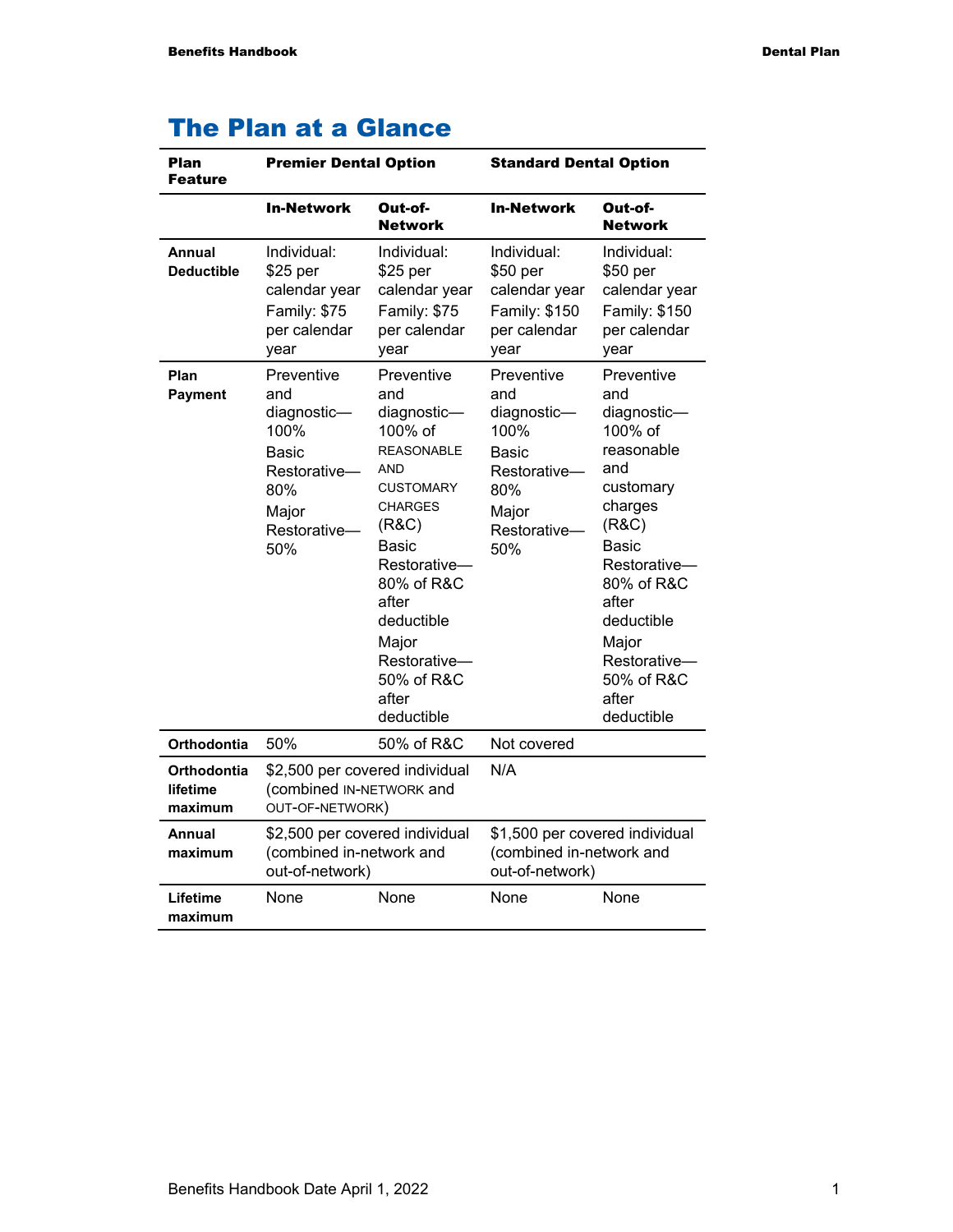| <b>Plan</b><br><b>Feature</b> |                                              | <b>Premier Dental Option</b>     |                                                           | <b>Standard Dental Option</b> |  |
|-------------------------------|----------------------------------------------|----------------------------------|-----------------------------------------------------------|-------------------------------|--|
|                               | <b>In-Network</b>                            | Out-of-<br><b>Network</b>        | <b>In-Network</b>                                         | Out-of-<br><b>Network</b>     |  |
| Contact                       | For Dental Services:                         |                                  |                                                           |                               |  |
| <b>Information</b>            | MetLife Dental Claims (Claims Administrator) |                                  |                                                           |                               |  |
|                               | P.O. Box 981282                              |                                  |                                                           |                               |  |
|                               | El Paso, TX 79998-1282                       |                                  |                                                           |                               |  |
|                               | Phone: +1 800 942 0854                       |                                  |                                                           |                               |  |
|                               |                                              |                                  | www.metlife.com/mybenefits (Enter "Marsh McLennan" in     |                               |  |
|                               |                                              |                                  | the Account Sign in box for your company name. Then click |                               |  |
|                               | Dental Benefits.)                            |                                  |                                                           |                               |  |
|                               |                                              | decisions are final and binding. | Marsh McLennan does not administer this Plan. MetLife's   |                               |  |

# Participating in the Plan

You are eligible to participate in the Plan if you meet the eligibility requirements described in the *Participating in Healthcare Benefits* section.

You have the option to cover your family members who meet the eligibility requirements that are described in the *Participating in Healthcare Benefits* section.

#### **Enrollment**

To participate in this plan, you must enroll for coverage. You may enroll only:

- **within 30 days of the date you become eligible to participate**
- **u.** during Annual Enrollment
- within 30 days of a qualifying change in family status that makes you eligible to enroll
- **•** within 30 days of losing other coverage that you had relied upon when you waived your opportunity to enroll in this plan.

Enrollment procedures for you and your ELIGIBLE FAMILY MEMBERS are described in the *Participating in Healthcare Benefits* section.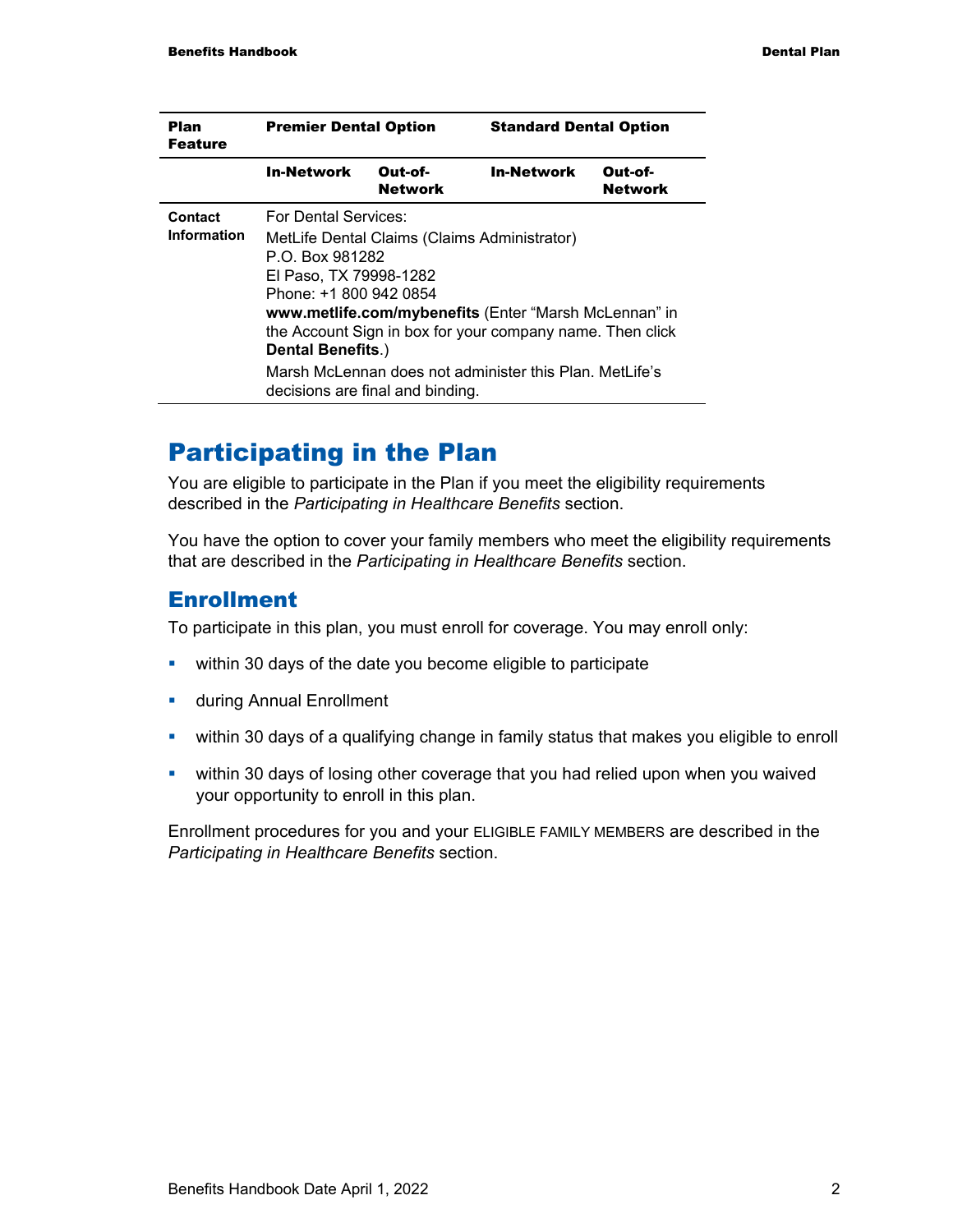## Cost of Coverage

You and the Company share the cost of coverage for both you and your eligible family members.

The cost of your coverage depends on the level of coverage you choose. The cost may change each year.

You can choose from four levels of coverage:

|                                       | <b>Semi-monthly Cost</b> | <b>Weekly Cost</b> |
|---------------------------------------|--------------------------|--------------------|
| <b>Premier Dental Option</b>          |                          |                    |
| <b>Employee Only</b>                  | \$13.31                  | \$6.14             |
| Employee + Spouse/Domestic<br>Partner | \$31.94                  | \$14.74            |
| Employee + Child(ren)                 | \$26.62                  | \$12.29            |
| Employee + Family                     | \$46.59                  | \$21.50            |
| <b>Standard Dental Option</b>         |                          |                    |
| <b>Employee Only</b>                  | \$8.13                   | \$3.75             |
| Employee + Spouse/Domestic<br>Partner | \$19.51                  | \$9.00             |
| Employee + Child(ren)                 | \$16.26                  | \$7.50             |
| Employee + Family                     | \$28.45                  | \$13.13            |

See the *Participating in Healthcare Benefits* section for more information on the cost of your coverage, such as information about taxes.

## *Imputed Income for Domestic Partner Coverage*

If you cover your domestic partner or your domestic partner's children, there may be imputed income for the value of the coverage for those family members. See the *Participating in Healthcare Benefits* section for more information on imputed income for domestic partner coverage.

Section 152 **Dependents** 

If your domestic partner (or his or her child(ren)) qualifies as a dependent under IRS Section 152, imputed income does not apply.

The table below shows the imputed income amounts.

Imputed Income for Domestic Partner Coverage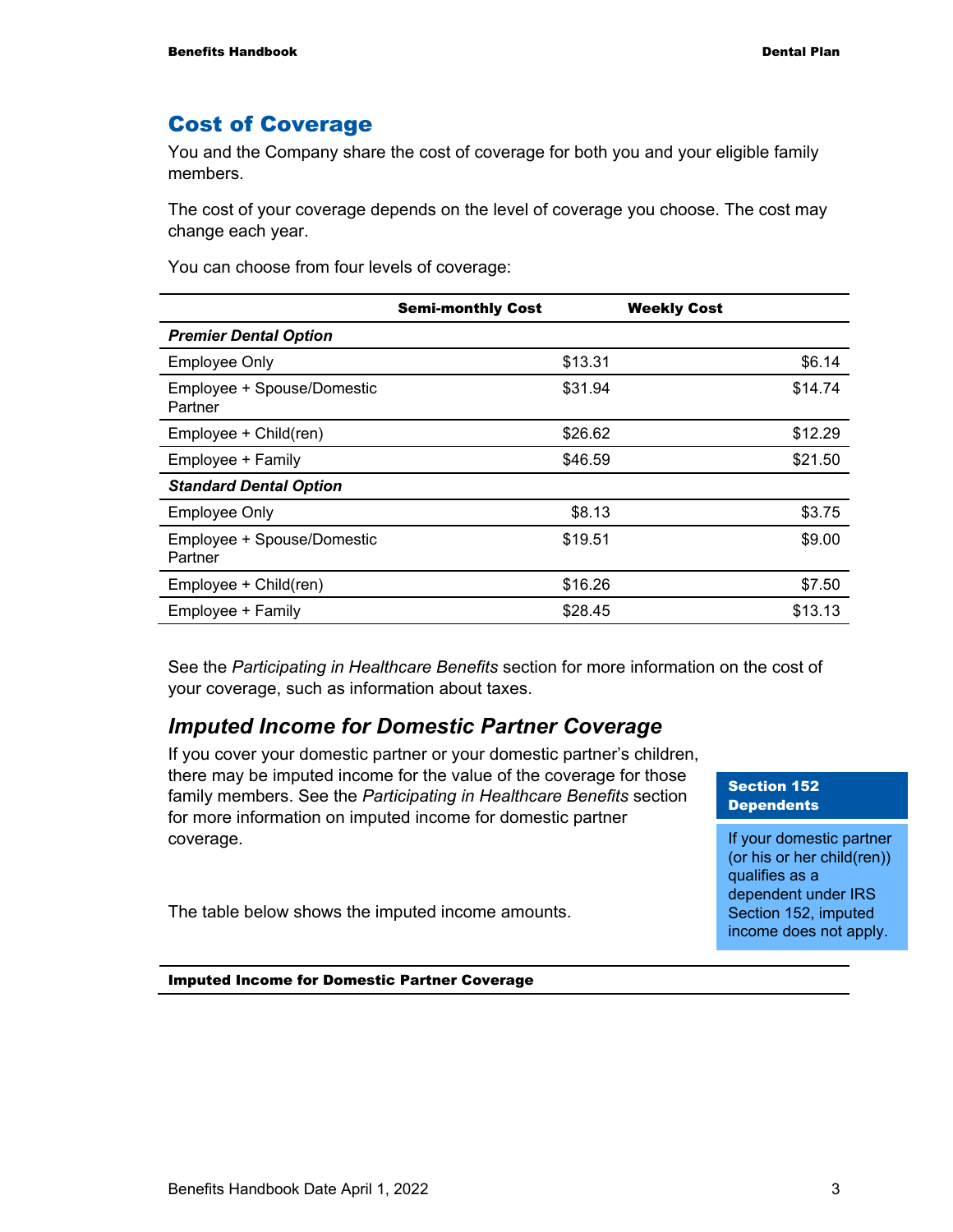| <b>Imputed Income for Domestic Partner Coverage</b>                                         |              |         |
|---------------------------------------------------------------------------------------------|--------------|---------|
|                                                                                             | Semi-monthly | Weekly  |
| <b>Premier Dental Option</b>                                                                |              |         |
| Employee + Domestic Partner (non-qualified)                                                 | \$35.82      | \$16.53 |
| Employee + Child(ren) (non-qualified)                                                       | \$25.58      | \$11.81 |
| Employee + Domestic Partner (non-qualified) &<br>Child(ren)                                 | \$38.38      | \$17.71 |
| Employee + Domestic Partner & Child(ren) (Domestic<br>Partner and Child(ren) non-qualified) | \$63.96      | \$29.52 |
| <b>Standard Dental Option</b>                                                               |              |         |
| Employee + Domestic Partner (non-qualified)                                                 | \$28.56      | \$13.18 |
| Employee + Child(ren) (non-qualified)                                                       | \$20.40      | \$9.41  |
| Employee + Domestic Partner (non-qualified) &<br>Child(ren)                                 | \$30.60      | \$14.13 |
| Employee + Domestic Partner & Child(ren) (Domestic<br>Partner and Child(ren) non-qualified) | \$51.00      | \$23.54 |

#### ID Cards

With MetLife, there are no ID cards for IN-NETWORK or OUT-OF-NETWORK services. When you are ready to receive in-network or out-of-network services, simply:

- **find a MetLife network or out-of-network dentist, then**
- **EXED A** make an appointment and tell the dentist you are a MetLife Preferred Dentist Program member through Marsh & McLennan Companies, Inc.

Your dentist and MetLife will handle the rest.

## How the Plan Works

This Plan pays benefits for dental services received by you and your covered family members. Services can be provided by an IN-NETWORK or an OUT-OF-NETWORK provider.

If you use an in-network provider, you are responsible for the coinsurance amount on the provider's negotiated fee. The Plan pays the balance directly to a participating MetLife provider. For example, if the Plan pays an 80% benefit, your coinsurance amount would be 20% of the MetLife provider's negotiated fee.

If you use an out-of-network provider, you are responsible for the coinsurance amount on the reasonable and customary (R&C) charges for your geographic area and, depending on the service, you may have to meet a deductible. You must submit out-ofnetwork expenses to the Claims Administrator for reimbursement. For example, if the Plan pays an 80% benefit, your coinsurance amount would be 20% of the reasonable and customary charge for your geographic area, after you meet your deductible. You are also responsible for any amount above the reasonable and customary charge.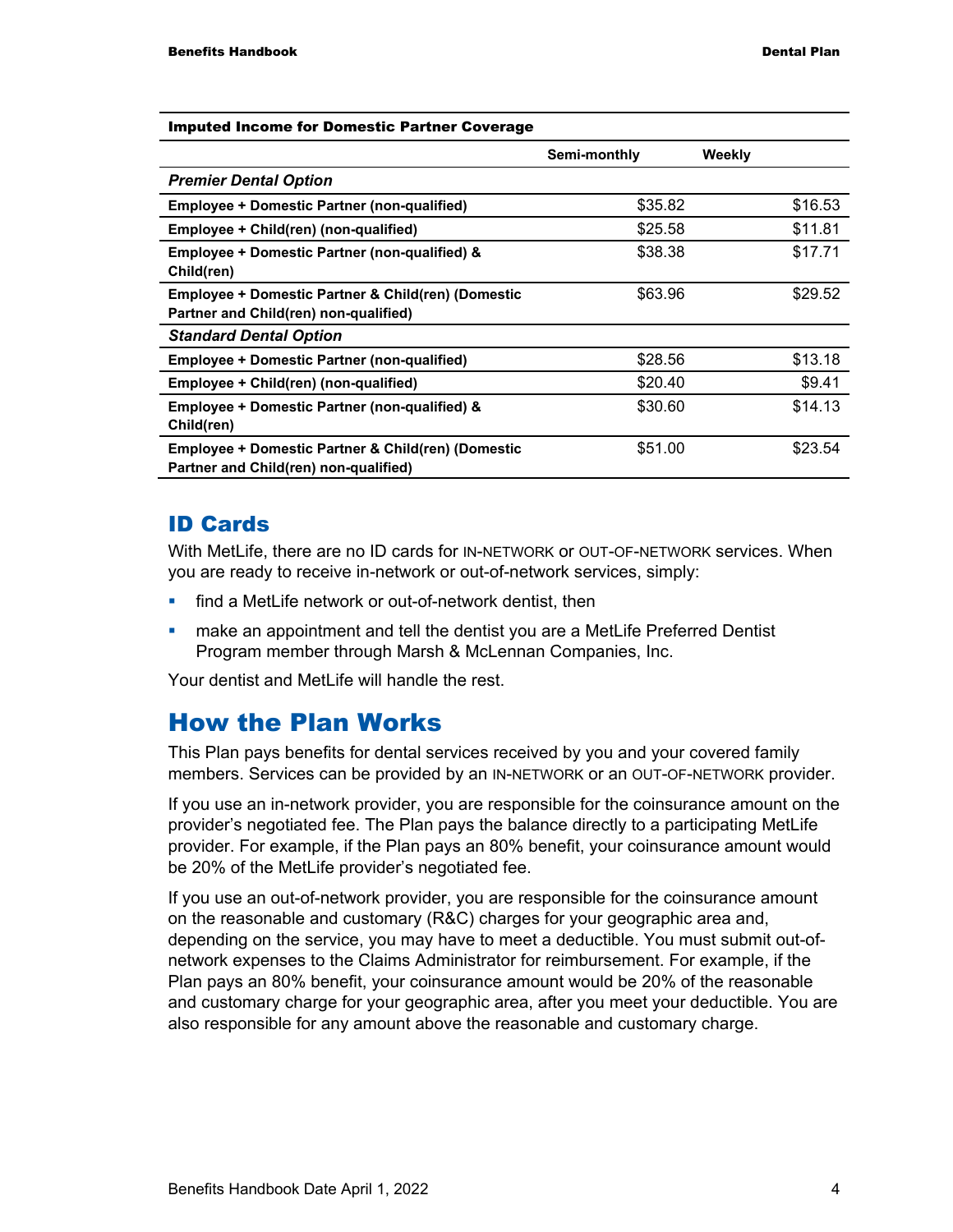Pretreatment estimates are recommended if the cost of the treatment will be over \$300, or if you will be undergoing procedures such as crowns, bridges, implants, periodontal work, inlays or onlays.

Some services have limits or restrictions—see "What's Covered" on page 9.

Certain services are not covered, see "What's Covered" on page 9.

The Plan reimburses covered dental services and treatment you receive outside the US at the out-of-network reimbursement level.

#### About the Network

This plan pays benefits at the IN-NETWORK benefit level up to the Plan's maximum benefit when you receive care from an in-network dentist. The Plan pays an in-network dentist directly.

**Note:** If a claim is submitted by a participating dentist without an employee's signature or signature on file authorizing MetLife to pay the dentist, payment will be issued to the employee.

#### *How does the network operate?*

You can choose any dentist you wish. But if you use an in-network dentist, that is, a dentist in MetLife's Preferred Dentist Program, your costs are generally lower.

If you use an in-network provider, you are responsible for the coinsurance amount on the provider's negotiated fee. The Plan pays the balance directly to a participating MetLife provider. For example, if the Plan pays an 80% benefit, your coinsurance amount would be 20% of the MetLife provider's negotiated fee. **Note:** If a claim is submitted by a participating dentist without an employee's signature or signature on file authorizing MetLife to pay the dentist, payment will be issued to the employee.

If you use an OUT-OF-NETWORK provider, you are responsible for the coinsurance amount on the reasonable and customary (R&C) charges for your geographic area and, depending on the service, you may have to meet a deductible. You must submit out-ofnetwork expenses to the Claims Administrator for reimbursement. For example, if the Plan pays an 80% benefit, your coinsurance amount would be 20% of the reasonable and customary charge for your geographic area, after you meet your deductible, subject to the Plan's maximum benefit.

Dentists are neither agents nor employees of the Claims Administrator. The availability of any particular provider cannot be guaranteed and provider network composition is subject to change.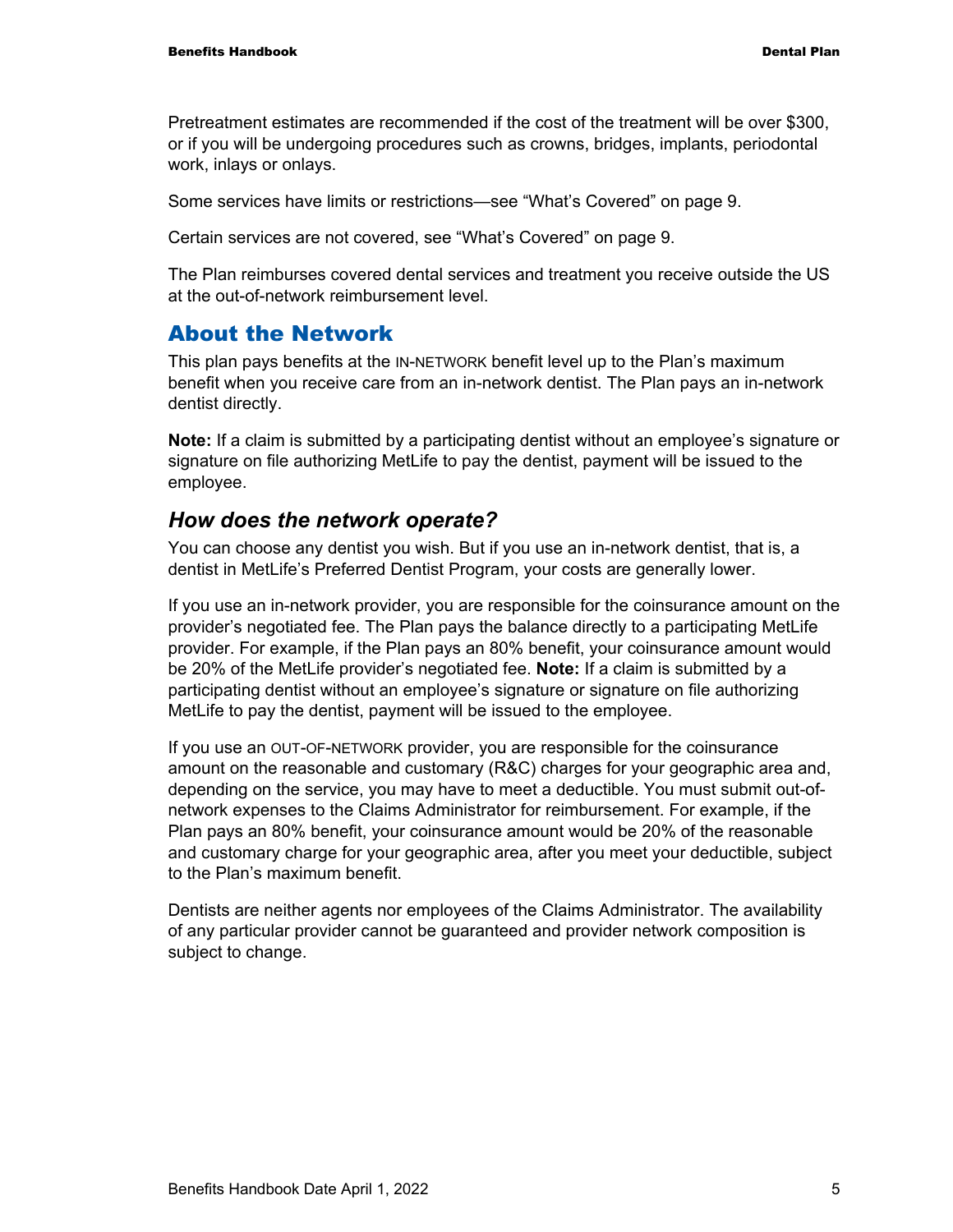## *How can a dentist join MetLife's Preferred Dentist Program?*

If your dentist is not a member of the program, he or she may call MetLife directly at +1 877 638 3379, to receive information on applying for participation.

In order to become a member of the program, the dentist must satisfy MetLife's credentialing criteria and agree to MetLife's fee schedule. Not all dentists who apply are guaranteed admittance to MetLife's network.

# *What happens if I am referred to an out-of-network dentist?*

If you start your treatment with an in-network dentist and then are referred to an out-ofnetwork dentist, services of the out-of-network dentist will be reimbursed at the rate for an out-of-network dentist, subject to applicable plan provisions. Be sure to secure a pretreatment estimate, so that you are aware of the cost of the treatment beforehand.

# *What are the participating dentist's qualifications?*

Dentists participating in the MetLife Preferred Dentist Program undergo an extensive credential-checking process by MetLife Dental that focuses on practice location, specialty, licensing, utilization, malpractice coverage and history, and emergency care arrangements. Participating dentists are re-credentialed by MetLife Dental periodically and are monitored periodically to ensure proper utilization patterns.

# *Where can I get a list of dentists and specialists in the network?*

To view the provider directory online, visit the Claim Administrator's website (**www .metlife.com/mybenefits**). If you do not have internet access, a customized list of providers can be obtained without charge by contacting MetLife Dental.

## *Does the Plan cover dental services or treatment outside the United States?*

Yes, the Plan reimburses covered dental services and treatment you receive outside the United States at the out-of-network reimbursement level.

# Deductible

The annual deductible is \$25 for individuals and \$75 for families under the Premier option and \$50 for individuals and \$150 for families under the Standard option.

Preventive and diagnostic services, however, are covered at 100% of the reasonable and customary amount with no deductible.

## *Can I carry over any dental expenses from one year to the next to meet my deductible?*

No, expenses that apply toward your deductible in one calendar year can't be applied toward the next calendar year deductible.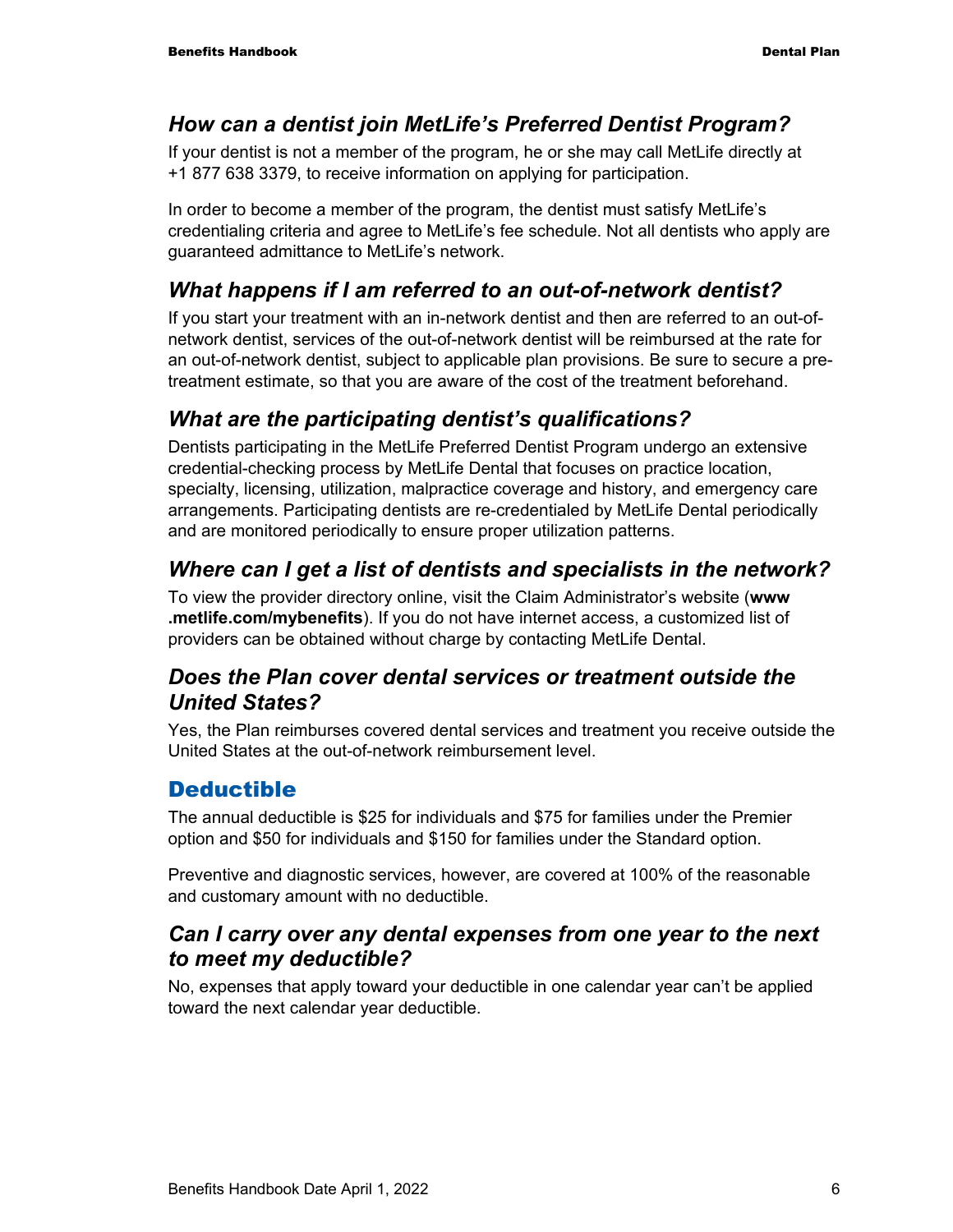#### *What is the individual deductible?*

The deductible is \$25 per person, per calendar year under the Premier option and \$50 per person, per calendar year under the Standard option.

Preventive and diagnostic services are covered at 100% IN-NETWORK or 100% of the reasonable and customary amount OUT-OF-NETWORK with no deductible.

Your expenses up to the covered benefit amount count toward your deductible.

#### *What is the family deductible?*

The family deductible that applies to certain services is \$75 per calendar year under the Premier option and \$150 per calendar year under the Standard option.

Your expenses up to the covered benefit amount count toward your deductible.

#### *What expenses are covered without my having to meet the deductible?*

The following expenses are covered without your first having to meet the annual deductible:

- **Preventive and diagnostic services (in-network or out-of-network)**
- **ORTHODONTIA services (covered under the Premier option only).**

#### *What expenses are not applied to the deductible?*

The following services do not apply toward the deductible:

- **Services not covered by the Plan**
- **EXPENSES IN EXCESS OF REASONABLE AND CUSTOMARY CHARGES.**

#### Predetermination of Benefits

#### *What is the predetermination of benefits?*

This feature of the Plan helps you estimate how much the Plan may pay (subject to your deductible and plan maximum at the time the estimate is provided) before you begin treatment with any dentist (in the Preferred Dentist Program or not). It is intended to avoid any misunderstanding about coverage or reimbursement, and it is not intended to interfere with your course of treatment.

#### *How can I find out in advance what my dental plan will pay for my dental treatment?*

Ask your dentist to submit a treatment plan to MetLife Dental.

The treatment plan must include the recommended services and their costs, as well as supporting X-rays and other records. MetLife Dental will estimate how much the Plan will pay (subject to your deductible and plan maximum at the time the estimate is provided), and will notify both you and your dentist in two or three weeks of the amount, if any, the Plan will pay.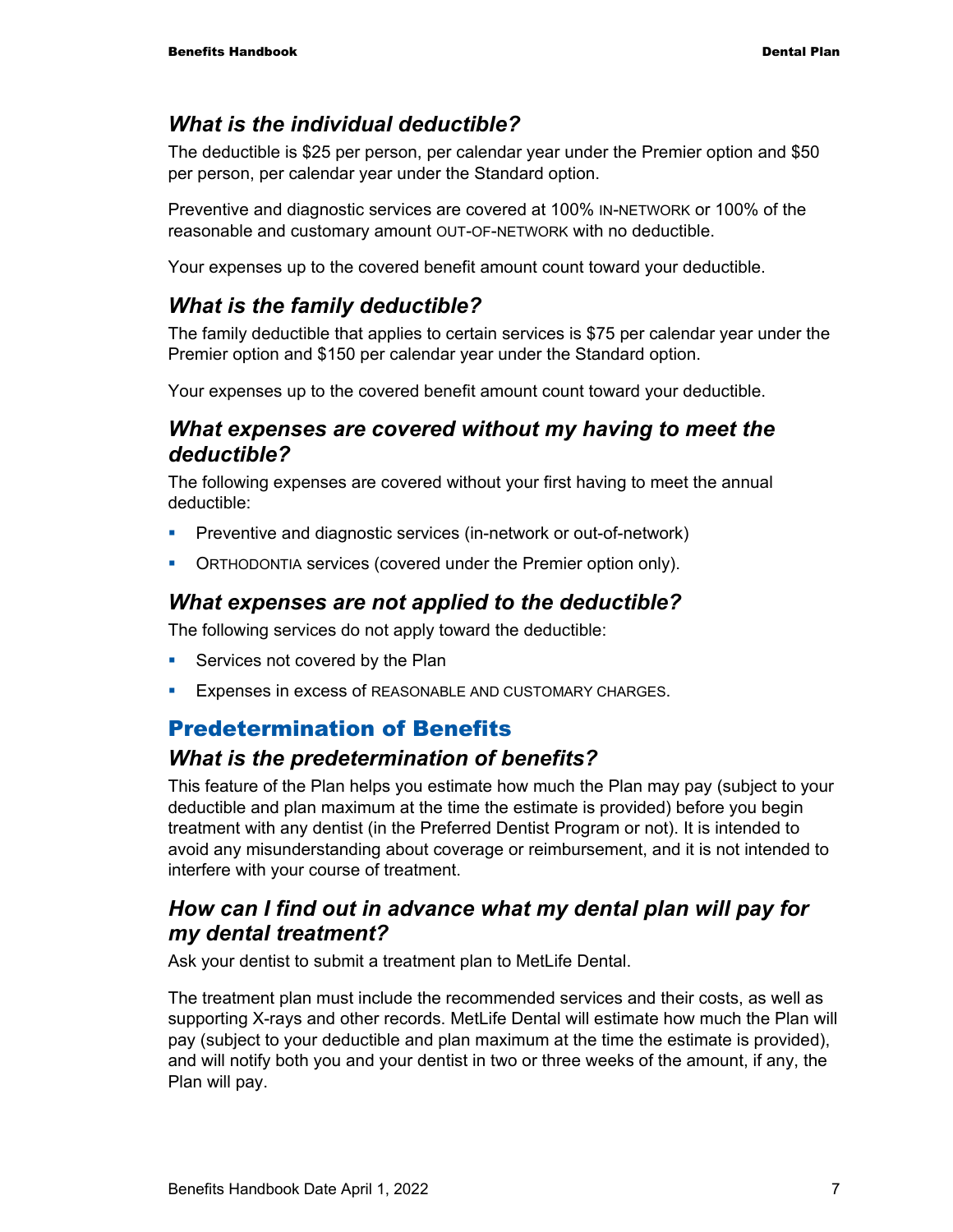## *Amount for a predetermination of benefits*

You should get a predetermination of benefits if the cost of the treatment will be over \$300, or if you will be undergoing procedures such as crowns, bridges, implants, periodontal work, inlays or onlays.

## *Can I obtain a predetermination of benefits for my covered family members?*

Your covered ELIGIBLE FAMILY MEMBERS can also obtain a predetermination of benefits, although it will not reflect the coordination of this Plan's benefit with benefits from any other plan under which your eligible family members may be covered. You should compare the benefits of both plans and ask MetLife Dental for an explanation of the coordination of benefits provision if you have any questions.

# Treatment Started Before Coverage Begins

#### *Does the Plan pay for treatment started before my coverage starts?*

No. The Plan doesn't pay for any treatment performed before you or your covered family member was covered by the Plan.

# Treatment Started Before Coverage Ends

## *Does the Plan continue to pay for orthodontia treatment in progress after my coverage ends?*

No, the Plan won't continue to pay for treatment in progress after your coverage ends. You can elect to continue coverage, however, through COBRA.

## *Does the Plan continue to pay for any other treatments in progress after my coverage ends?*

No, the Plan won't continue to pay for treatment in progress after your coverage ends. You can elect to continue coverage, however, through COBRA.

## *Exception*

Crowns, prosthetics and ROOT CANALs will be covered if the procedure was started prior to the date your coverage ends and is completed within 90 days of your coverage end date.

## *When is the expense for my denture, fixed bridgework, crownwork or root canal therapy incurred?*

For the following procedures, the expense is incurred and the procedure is considered started when:

- **the denture or fixed bridgework impression is taken,**
- **the crownwork preparation of the tooth is begun, or**
- $\blacksquare$  the root canal therapy work on the tooth is begun.

Claims are reviewed once the dentist submits the bill (generally dentists submit expenses once the procedure is completed).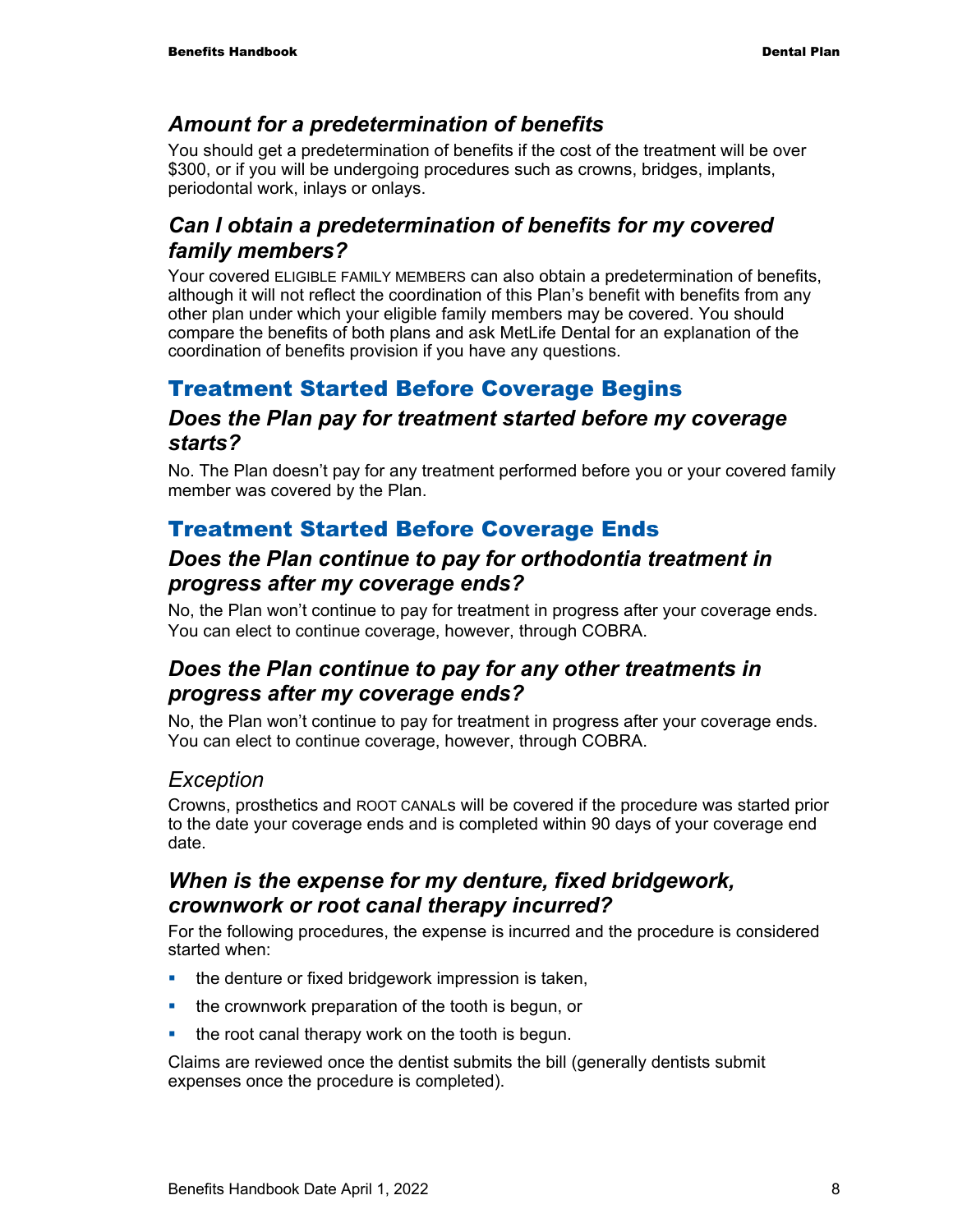# Coordinating with Other Plans

If you or an eligible family member has coverage under the Marsh & McLennan Companies medical or dental benefits programs and coverage under another healthcare plan, Marsh McLennan benefits are coordinated with those provided by the other plan. Coordination of benefits is described in *Participating in Healthcare Benefits* section.

# What's Covered

The following table summarizes the benefits the Plan pays for certain services. Participants can either use an IN-NETWORK or an out-of-network provider.

For more detailed information on covered services, including information on co-payment amounts, please refer to "Covered Service Benefits and ADA Codes" on page 16.

|                                    | <b>Premier Dental Option</b>                                                                     |                                                                                                                                                                                                                 | <b>Standard Dental Option</b>                                                             |                                                                                                                                                                                                          |
|------------------------------------|--------------------------------------------------------------------------------------------------|-----------------------------------------------------------------------------------------------------------------------------------------------------------------------------------------------------------------|-------------------------------------------------------------------------------------------|----------------------------------------------------------------------------------------------------------------------------------------------------------------------------------------------------------|
| Plan<br><b>Feature</b>             | <b>In-Network</b>                                                                                | <b>Out-of-Network</b>                                                                                                                                                                                           | <b>In-Network</b>                                                                         | <b>Out-of-Network</b>                                                                                                                                                                                    |
| Plan<br><b>Payment</b>             | Preventive and<br>diagnostic-100%<br><b>Basic</b><br>Restorative-80%<br>Major<br>Restorative-50% | Preventive and<br>diagnostic-100%<br>Of REASONABLE<br>AND CUSTOMARY<br>CHARGES (R&C)<br><b>Basic</b><br>Restorative-80%<br>of R&C after<br>deductible<br>Major<br>Restorative-50%<br>of R&C after<br>deductible | Preventive and<br>diagnostic-100%<br>Basic<br>Restorative-80%<br>Major<br>Restorative-50% | Preventive and<br>diagnostic-100%<br>of reasonable and<br>customary<br>charges (R&C)<br>Basic<br>Restorative-80%<br>of R&C after<br>deductible<br>Major<br>Restorative-50%<br>of R&C after<br>deductible |
| Orthodontia                        | 50%                                                                                              | 50% of R&C                                                                                                                                                                                                      | Not covered                                                                               |                                                                                                                                                                                                          |
| Orthodontia<br>lifetime<br>maximum | \$2,500 per covered individual<br>(combined in-network and OUT-OF-<br>NETWORK)                   |                                                                                                                                                                                                                 | N/A                                                                                       |                                                                                                                                                                                                          |
| Annual<br>maximum                  | \$2,500 per covered individual<br>(combined in-network and out-of-<br>network)                   |                                                                                                                                                                                                                 | \$1,500 per covered individual<br>(combined in-network and out-of-<br>network)            |                                                                                                                                                                                                          |
| Lifetime<br>maximum                | None                                                                                             |                                                                                                                                                                                                                 | None                                                                                      |                                                                                                                                                                                                          |

A more detailed list of covered services with general information is provided below.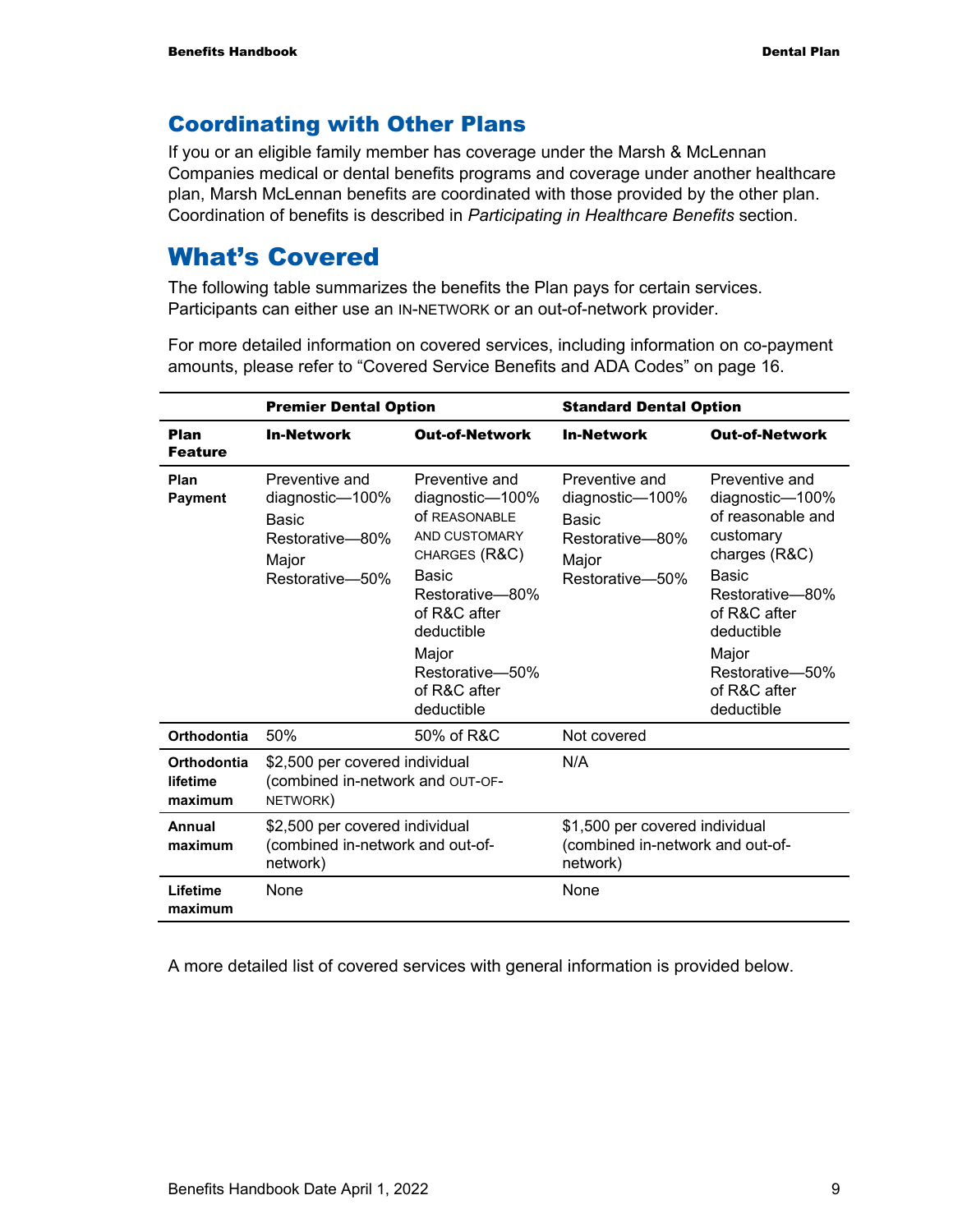## *Anesthetics*

#### *Does the Plan cover anesthetics?*

The Plan covers:

- **separate charges for medically necessary general anesthetics with oral and** periodontal surgery
- charges for local anesthetics included in the allowances for treatments requiring local anesthesia.

For information on coverage amounts and co-payments, see "Covered Service Benefits and ADA Codes" on page 16.

#### *What are the anesthetics exclusions?*

The Plan does not cover:

- **separate charges for analgesia**
- **separate charges for local anesthetics.**

## *Cleanings and Oral Examinations*

#### *Does the Plan cover oral examinations and cleanings?*

The Plan covers oral examinations and cleanings twice per calendar year.

For information on coverage amounts and co-payments, see "Covered Service Benefits and ADA Codes" on page 16.

# *What are the oral examinations and cleanings exclusions?*

Refer to "What's Not Covered" on page 25 for details.

#### *Crowns*

#### *Does the Plan cover crowns?*

The Plan covers:

- crowns and gold fillings only if a tooth, broken down by decay or injury, cannot be reconstructed by any other filling material
- **•** replacement crowns and gold fillings.

The Plan has a CROWN TIME LIMIT. Replacement crowns will be covered only if the existing crown was installed at least 84 months before its replacement.

For information on coverage amounts and co-payments, see "Covered Service Benefits and ADA Codes" on page 16.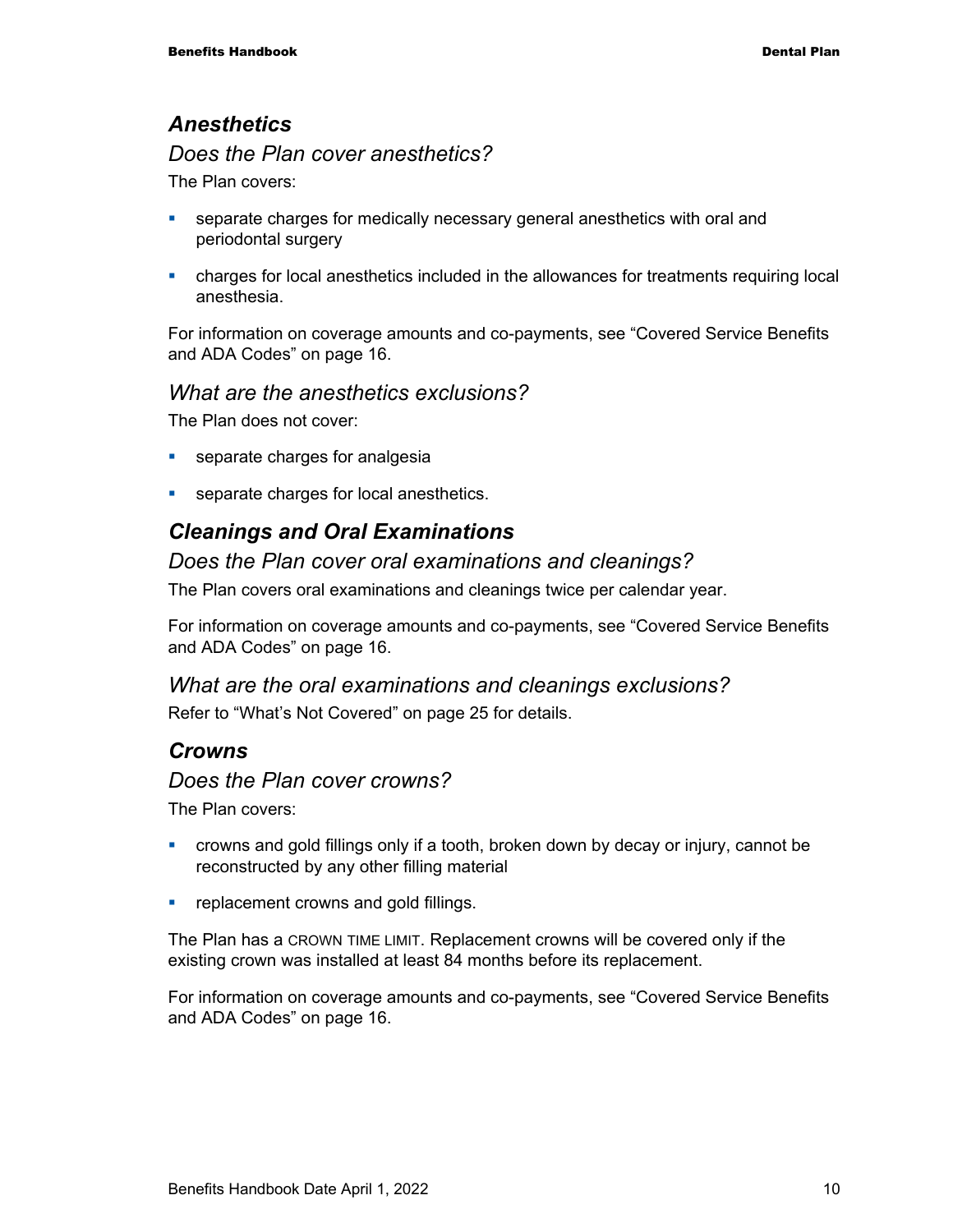#### *What are the crown exclusions?*

The Plan does not cover:

- facing or veneers on molar teeth. Full cast or amalgam restorations are covered
- reimbursement for a temporary and a permanent crown is limited to the permanent crown charge.

Refer to "What's Not Covered" on page 25 for details.

#### *Drugs*

#### *Does the Plan cover drugs?*

The Plan only covers therapeutic drug injections. Any prescriptions you may receive from your dentist generally would be covered under the rules of your medical plan's prescription plan.

For information on coverage amounts and co-payments, see "Covered Service Benefits and ADA Codes" on page 16.

#### *What are the Plan's drug exclusions?*

The Plan only covers therapeutic drug injections.

Refer to the "What's Not Covered" on page 25 section for details.

#### *Emergency Treatment*

#### *Does the Plan cover emergency treatment?*

The Plan covers emergency care to relieve pain when no other dental treatment is rendered. If any other treatment, except X-rays, is given, the benefit is based on that treatment.

For information on coverage amounts and co-payments, see "Covered Service Benefits and ADA Codes" on page 16.

#### *What are the emergency treatment exclusions?*

Refer to "What's Not Covered" on page 25 for details.

#### *Endodontic Treatment (Root Canals)*

#### *Does the Plan cover endodontics?*

The Plan covers ROOT CANAL therapy and other endodontics treatments.

For information on coverage amounts and co-payments, see "Covered Service Benefits and ADA Codes" on page 16.

#### *What are the endodontics exclusions?*

There are no specific endodontic exclusions.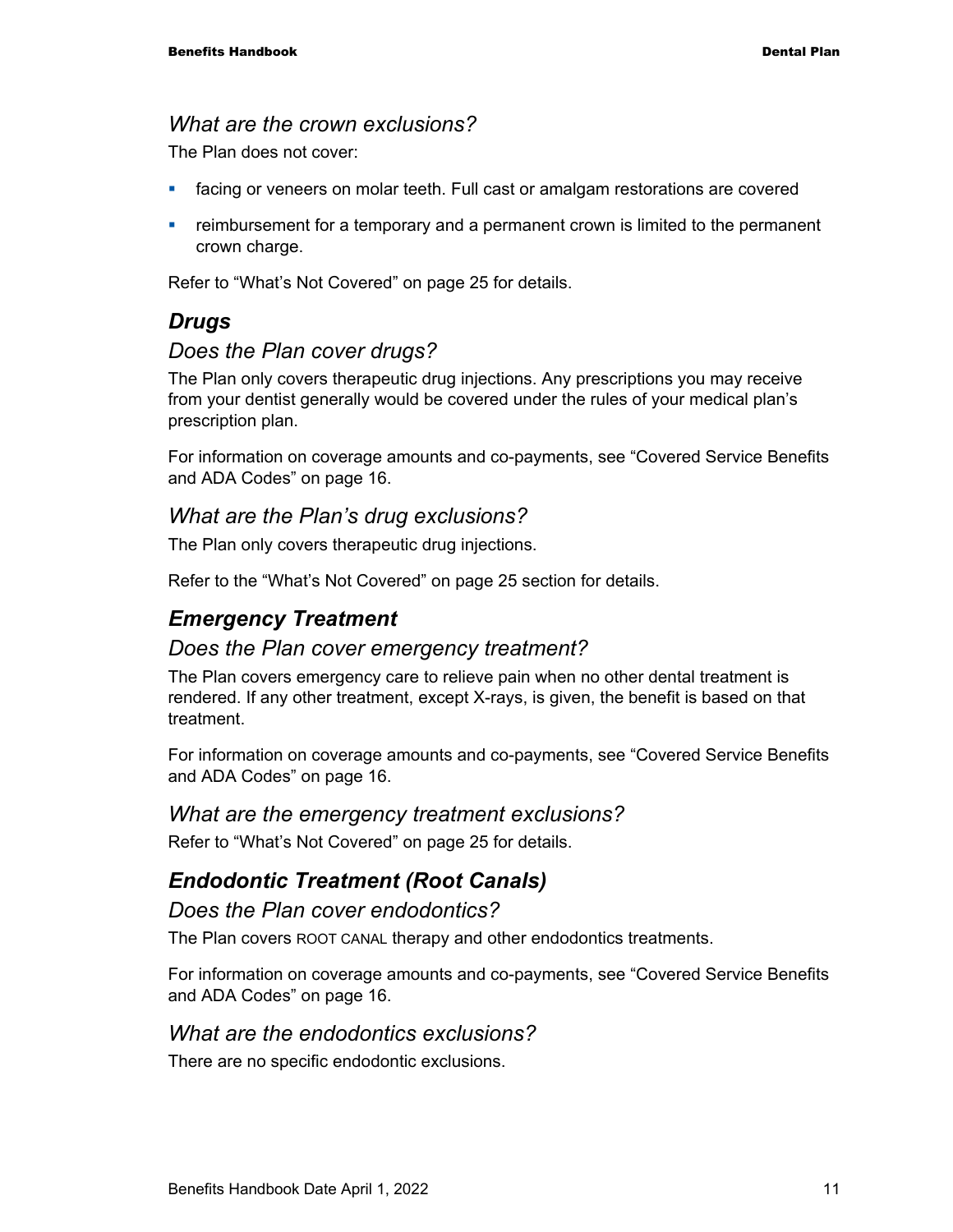#### *Fillings*

## *Does the Plan cover fillings?*

The Plan covers silver (amalgam), porcelain, resin/composite and plastic fillings to restore the structure of teeth broken down by decay or injury.

For information on coverage amounts and co-payments, see "Covered Service Benefits and ADA Codes" on page 16.

# *Fluoride Applications*

#### *Does the Plan cover fluoride applications?*

The Plan covers FLUORIDE applications once per calendar year for children under age 19.

For information on coverage amounts and co-payments, see "Covered Service Benefits and ADA Codes" on page 16.

#### *What are the fluoride applications exclusions?*

The Plan does not cover fluoride treatment for individuals age 19 or above.

Refer to "What's Not Covered" on page 25 for details.

# *Oral Surgery and Extractions*

#### *Does the Plan cover oral surgery and extractions?*

The Plan covers all extractions and other ORAL SURGERY.

For information on coverage amounts and co-payments, see "Covered Service Benefits and ADA Codes" on page 16.

#### *What are the oral surgery and extractions exclusions?*

The Plan does not cover:

- **•** oral surgery postoperative care
- oral surgery treatment of fractures and dislocations (may be covered under your Medical Plan).

Refer to "What's Not Covered" on page 25 for details.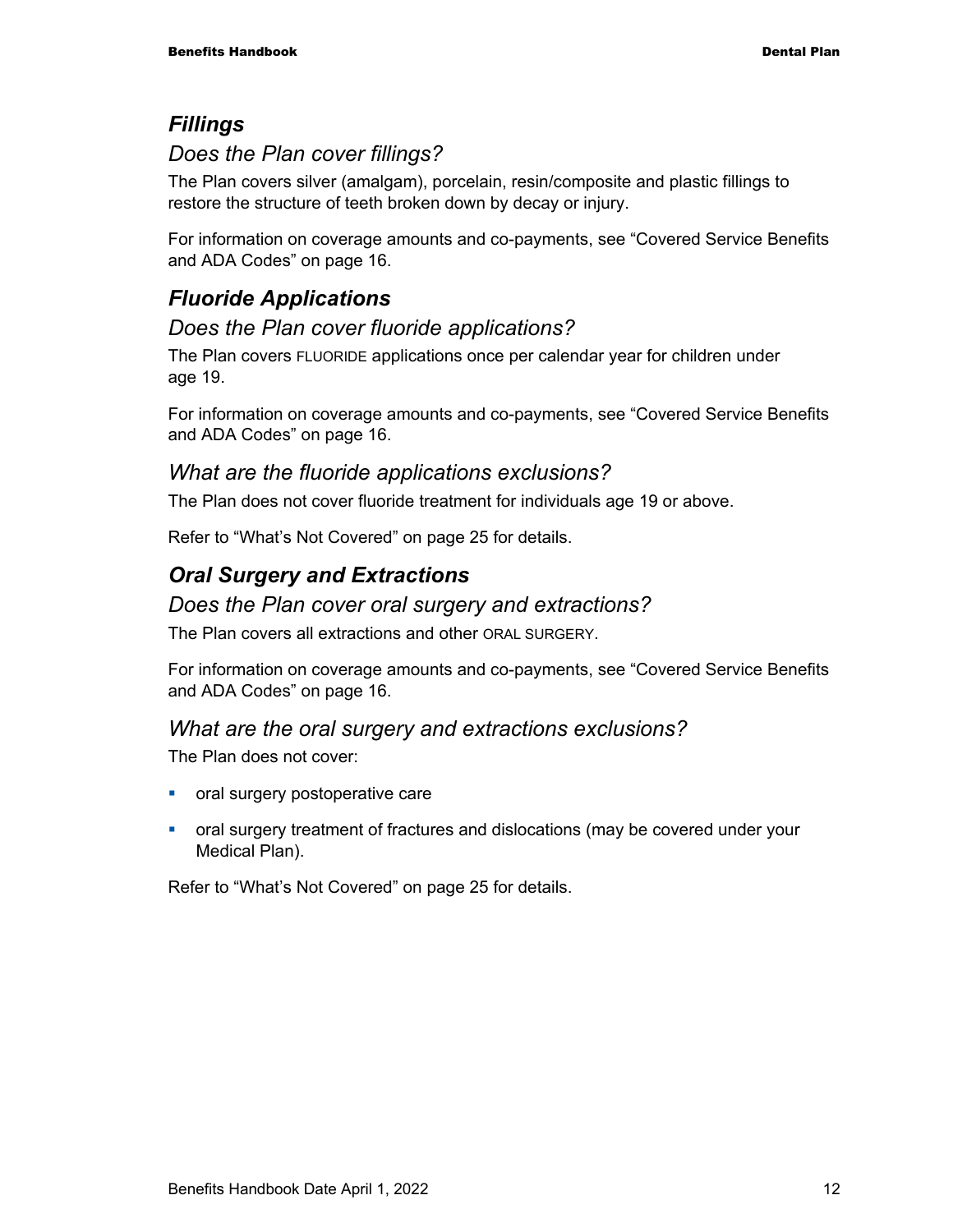## *Orthodontia*

#### *Does the Plan cover orthodontia?*

The Premier option covers ORTHODONTIA; there is no coverage for orthodontia under the Standard option.

The Premier option covers the following orthodontia services:

- **diagnostic procedures**
- **•** appliance therapy, including Invisalign
- **Functional/myofunctional therapy to correct position of teeth.**

The Premier option covers orthodontia for employees and covered family members.

Before undergoing any specialized technique or personalization (e.g. clear braces), make sure to contact MetLife to obtain a predetermination of benefits to see what, if anything, the Plan will cover.

If you use an in-network dentist with the Premier option, the Plan pays 50% of the provider's negotiated fee, up to a \$2,500 lifetime maximum benefit. With the Premier option, the Plan pays 20% of the orthodontia lifetime maximum after the first visit, with the remainder paid in equal quarterly installments over the duration of the treatment program, up to a 24-month payment period. For orthodontia services, fees are negotiated periodically.

If you use an out-of-network dentist with the Premier option, the Plan pays 50% of reasonable and customary charges for orthodontia services up to a \$2,500 lifetime maximum benefit. With the Premier option, the Plan pays 20% of the orthodontia lifetime maximum after the first visit, with the remainder paid in equal quarterly installments over the duration of the treatment program, up to a 24-month payment period. For orthodontia services, fees are negotiated periodically.

Regardless of whether you use an in-network or out-of-network dentist, consultation fees for orthodontia services are applied toward the Plan's \$2,500 maximum lifetime orthodontia benefit.

Orthodontia services are not subject to a deductible.

#### *What are the orthodontia exclusions?*

The Standard option provides no coverage for orthodontia.

The Premier option doesn't cover:

- charges for continuation of orthodontic treatment that began before the employee or family member was covered by the Plan
- **•** repair or replacement of an orthodontic appliance, including Invisalign.

Refer to "What's Not Covered" on page 25 for details.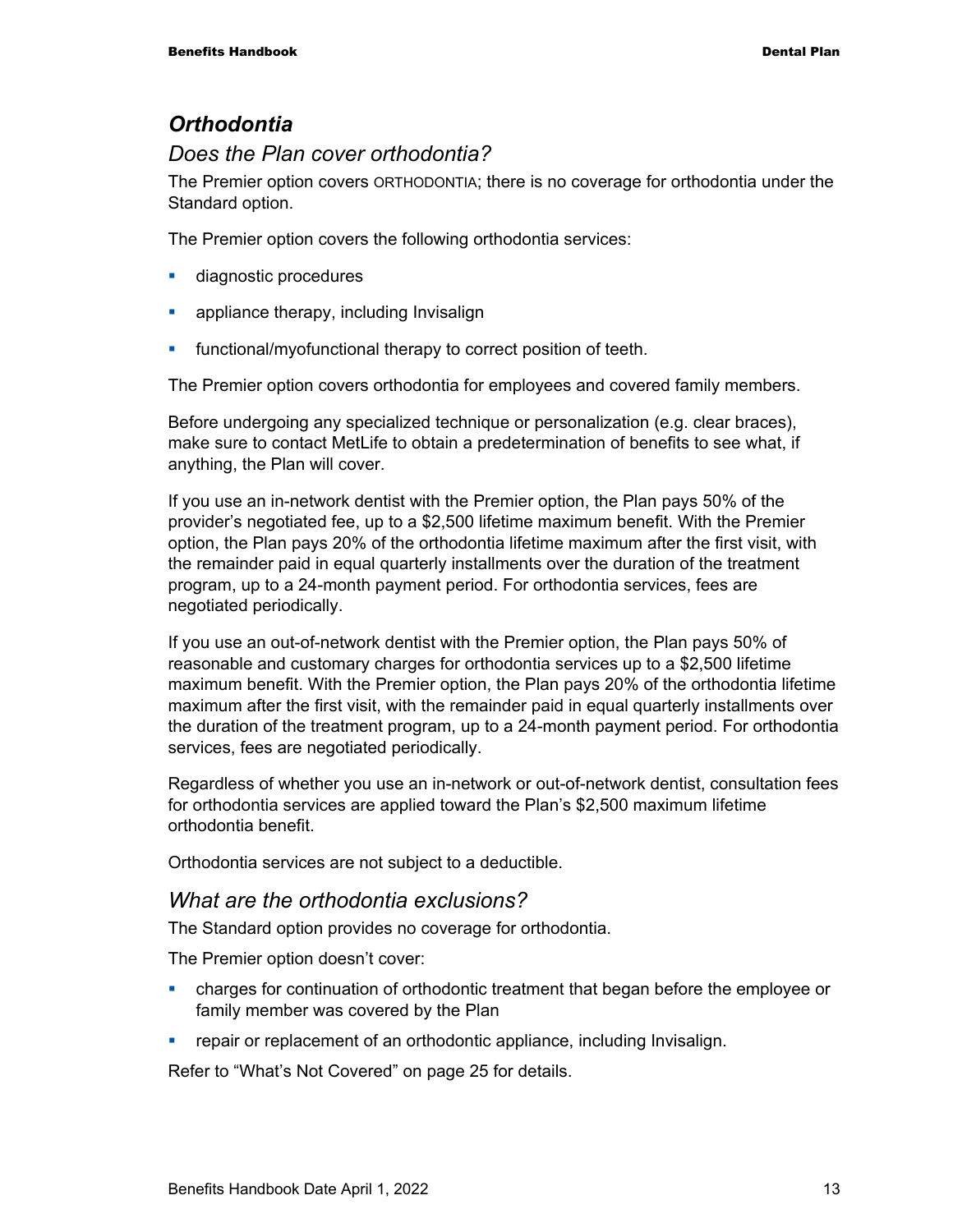# *Periodontics and Periodontal Cleanings*

### *Does the Plan cover periodontics?*

The Plan covers PERIODONTICS, including periodontal surgery, to treat the gum and supporting tissues.

For information on coverage amounts and co-payments, see "Covered Service Benefits and ADA Codes" on page 16.

## *Are periodontal cleanings covered by the Plan?*

Yes, the Plan covers four periodontal cleanings per calendar year (or two periodontal cleanings combined with two regular cleanings) provided one or more of the following periodontal treatments has been performed in two or more quadrants:

- **scaling**
- **r** root planing
- **osseous surgery.**

The plan covers 80% of the MetLife provider's negotiated fee for periodontal cleanings. You are responsible for the remaining 20%.

#### *What are the periodontics exclusions?*

There are no specific periodontic exclusions.

## *Prosthodontics*

#### *Does the Plan cover dentures and bridgework?*

The Plan covers:

- **EXECT** DENTURES or bridges to replace existing appliances, even if the teeth were extracted before coverage began
- **if the appliances are more than 84 months old and cannot be made serviceable**
- **Fill or partial dentures and fixed or partial removable bridgework to replace missing** natural teeth
- replacing or repairing damaged dentures and adding teeth to existing dentures.

For information on coverage amounts and co-payments, see "Covered Service Benefits and ADA Codes" on page 16.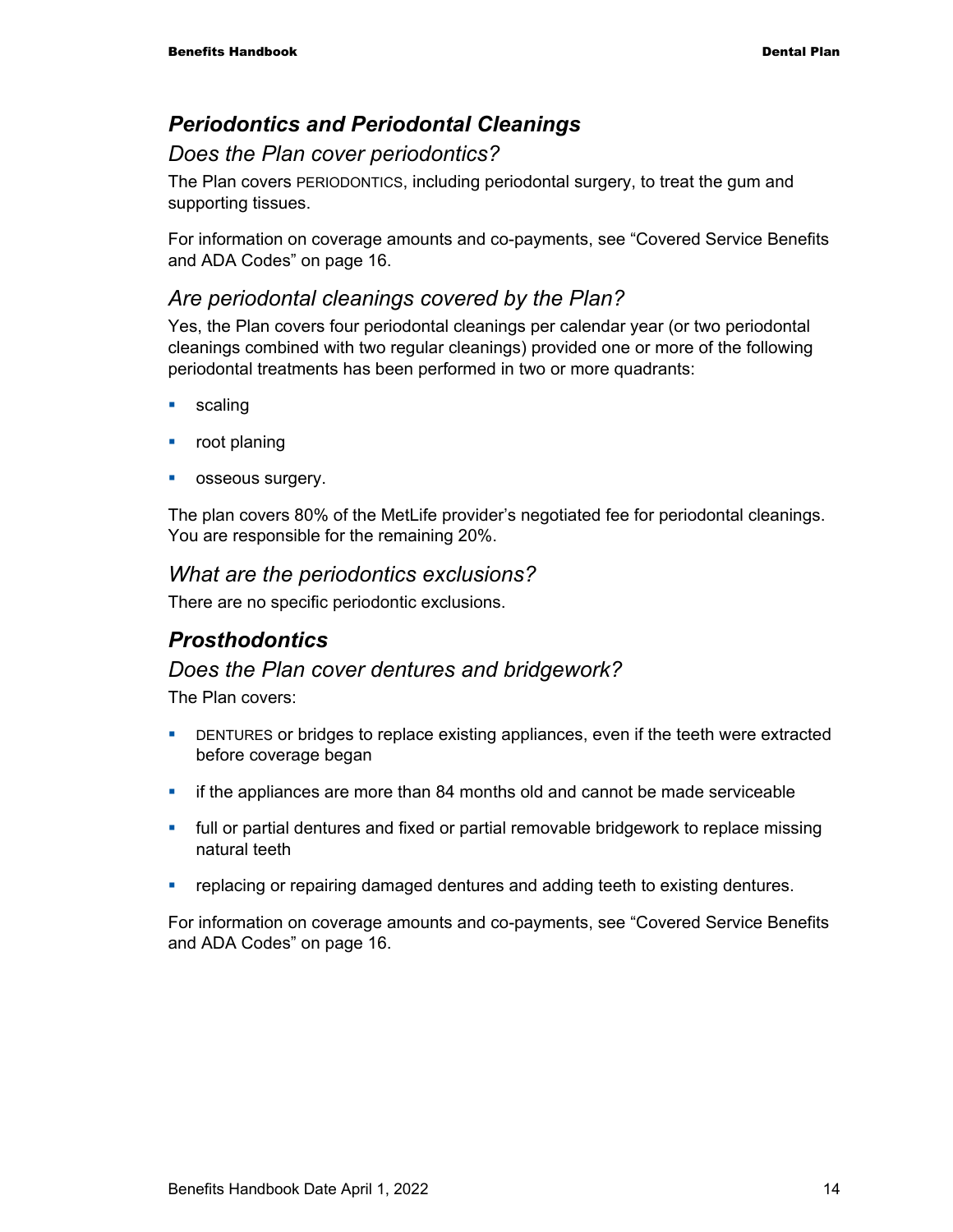#### *What are the denture and bridgework exclusions?*

The Plan does not cover:

- adjustments to dentures more than six months after installation
- specialized techniques, precision attachments, personalization or characterization of dentures
- reimbursement for a temporary and a permanent denture is limited to the permanent denture charge.

Refer to "What's Not Covered" on page 25 for details.

#### *Does the Plan cover sealants?*

The Plan covers sealants once every 60 months for children under age 19, on previously unrestored, decay free permanent molars.

For information on coverage amounts and co-payments, see "Covered Service Benefits and ADA Codes" on page 16.

#### *What are the sealants exclusions?*

Refer to "What's Not Covered" on page 25 for details.

#### *Space Maintainers*

#### *Does the Plan cover space maintainers?*

The Plan covers fixed, unilateral and removable bilateral SPACE MAINTAINERs required for maintenance of space resulting from the premature loss of deciduous (baby) teeth, up to age 19.

For information on coverage amounts and co-payments, see "Covered Service Benefits and ADA Codes" on page 16.

#### *What are the space maintainer exclusions?*

There are no exclusions.

#### *X-rays and Pathology*

#### *Does the Plan cover X-rays?*

The Plan covers:

- **BITEWING X-rays twice per calendar year**
- full-mouth X-rays, including panoramic X-rays, once every 36 months, as part of a general examination

For information on coverage amounts and co-payments, see "Covered Service Benefits and ADA Codes" on page 16.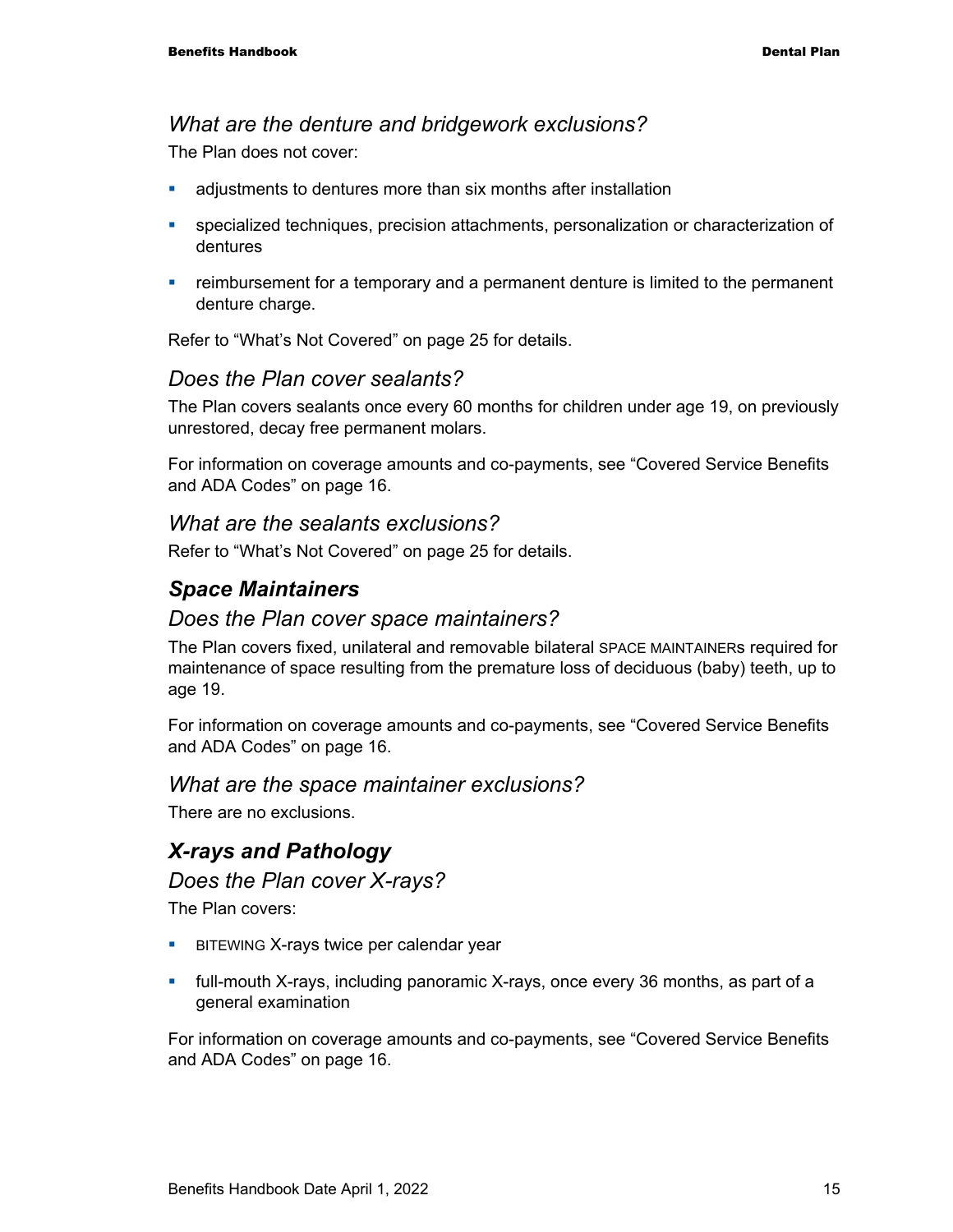#### *What are the X-ray exclusions?*

Frequency limitations apply to these services.

Refer to "What's Not Covered" on page 25 for details.

#### Alternative Benefits

There are often several ways to treat a particular dental problem. To determine the benefits the Plan will pay, consideration is given to alternative procedures that will produce a satisfactory result. The Plan will provide benefits based on a less costly procedure if the results meet accepted standards of dental practices. The patient may choose the more costly procedures, but the patient will be responsible for the difference in charge.

## Covered Service Benefits and ADA Codes

| <b>ADA</b><br>Code | <b>Description</b>                                                                                            | <b>In-Network</b> | <b>Out-of-Network</b> |
|--------------------|---------------------------------------------------------------------------------------------------------------|-------------------|-----------------------|
|                    | <b>Clinical Oral Examinations</b>                                                                             |                   |                       |
| 120                | Periodic oral evaluation-<br>two per calendar year                                                            | 100%              | 100%                  |
| 140                | Limited oral evaluation-<br>no more than two per<br>calendar year in lieu of<br>standard exams                | 100%              | 100%                  |
| 150                | Comprehensive oral<br>evaluation-two per<br>calendar year                                                     | 100%              | 100%                  |
| 160                | Detailed & extensive oral<br>evaluation-no more than<br>two per calendar year in<br>lieu of standard exams    | 100%              | 100%                  |
| 170                | Re-evaluation-limited,<br>problem-no more than<br>two per calendar year in<br>lieu of standard exams          | 100%              | 100%                  |
| 180                | Comprehensive<br>periodontal evaluation-no<br>more than two per<br>calendar year in lieu of<br>standard exams | 100%              | 100%                  |

#### *Diagnostic*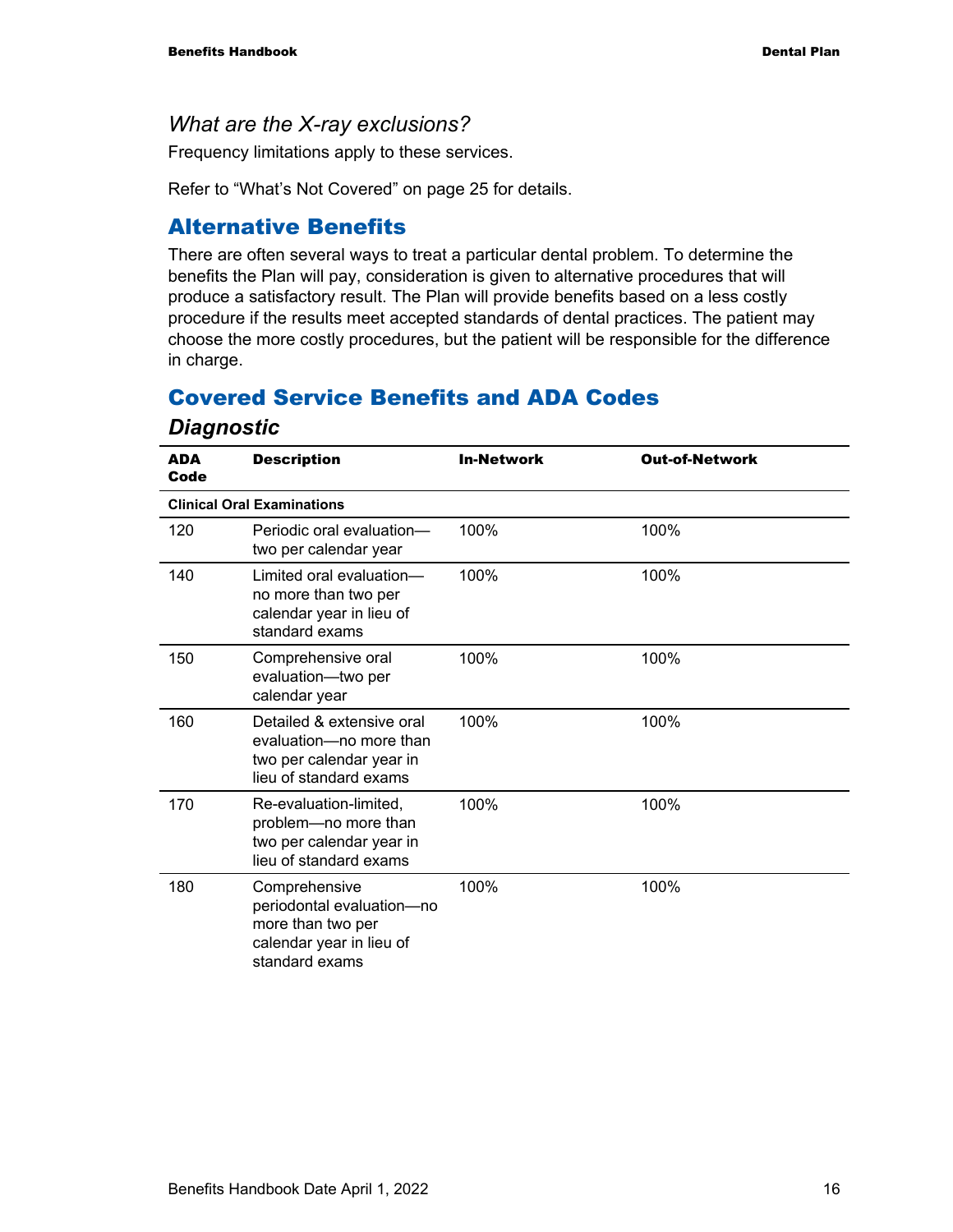| ADA<br>Code | <b>Description</b>                                                        | <b>In-Network</b> | <b>Out-of-Network</b> |
|-------------|---------------------------------------------------------------------------|-------------------|-----------------------|
| Radiographs |                                                                           |                   |                       |
| 210         | Intraoral-complete series<br>(including bitewings)-<br>once per 36 months | 100%              | 100%                  |
| 220         | Intraoral periapical-first<br>film                                        | 80%               | 80%                   |
| 230         | Intraoral periapical-each<br>additional film                              | 80%               | 80%                   |
| 272         | Bitewings-two films--two<br>per calendar year                             | 100%              | 100%                  |
| 274         | Bitewings-four films---two<br>per calendar year                           | 100%              | 100%                  |
| 330         | Panoramic film-once per<br>36 months                                      | 100%              | 100%                  |

# *Preventive Services*

| ADA<br>Code | <b>Description</b>                                                                                                              | <b>In-Network</b> | <b>Out-of-Network</b> |
|-------------|---------------------------------------------------------------------------------------------------------------------------------|-------------------|-----------------------|
|             | <b>Dental Prophylaxis</b>                                                                                                       |                   |                       |
| 1110        | Prophylaxis-adult (limited to<br>twice yearly)                                                                                  | 100%              | 100%                  |
| 1120        | Prophylaxis-child (limited to<br>twice yearly)                                                                                  | 100%              | 100%                  |
| 1201        | Topical application of FLUORIDE<br>(including prophylaxis)-one<br>per calendar year through<br>age 18                           | 100%              | 100%                  |
| 1203        | Topical application of fluoride<br>(excluding prophylaxis)-one<br>per calendar year through<br>age 18                           | 100%              | 100%                  |
|             | <b>Other Preventive Services</b>                                                                                                |                   |                       |
| 1351        | SEALANT-per tooth, non<br>restored permanent 1 <sup>st</sup> and 2 <sup>nd</sup><br>molars only-to age 19, one<br>per 60 months | 100%              | 100%                  |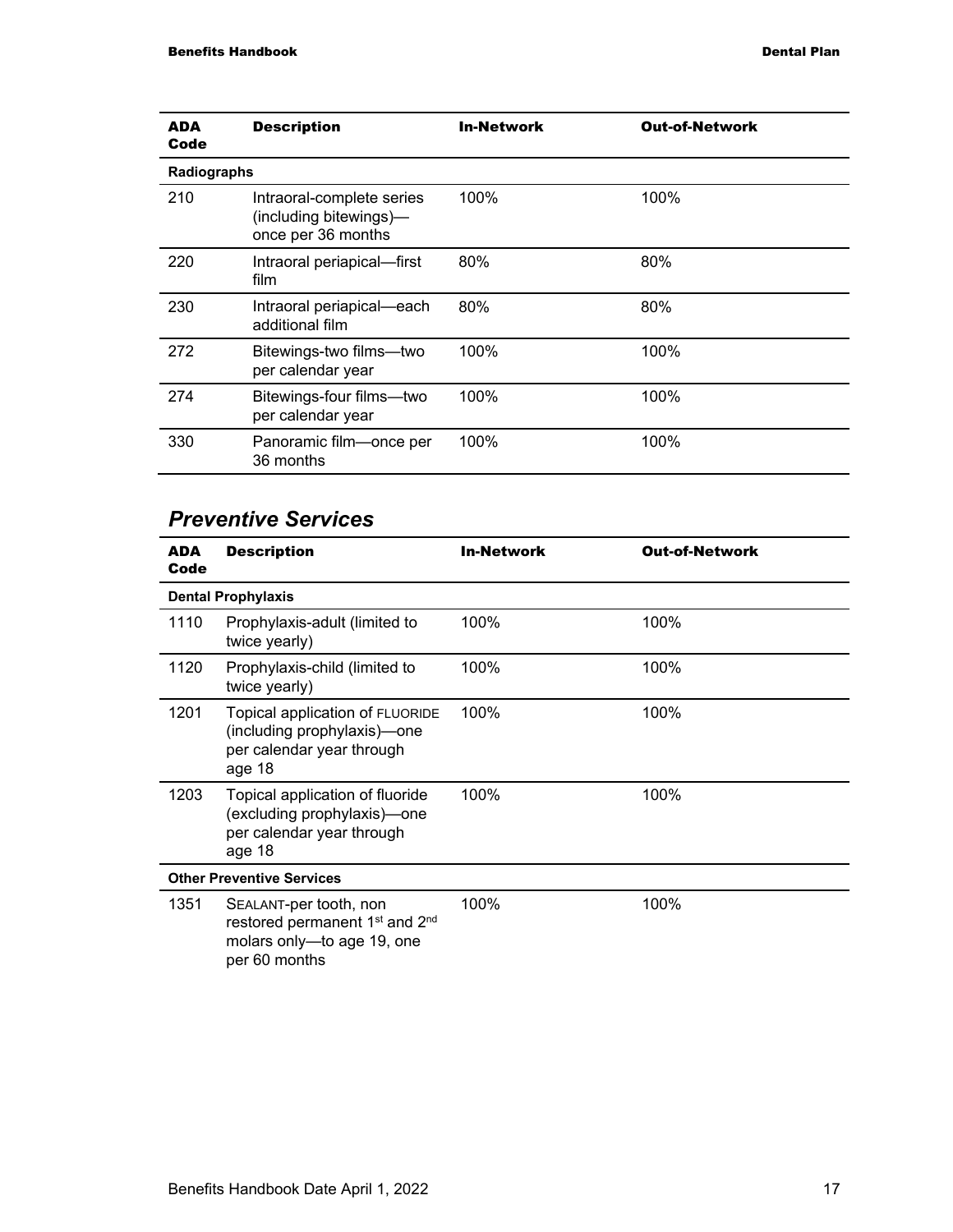| <b>ADA</b><br>Code | <b>Description</b>                                                                                                                                                                                                                                      | <b>In-Network</b> | <b>Out-of-Network</b> |
|--------------------|---------------------------------------------------------------------------------------------------------------------------------------------------------------------------------------------------------------------------------------------------------|-------------------|-----------------------|
|                    | <b>Space Maintenance (Passive Appliances)</b>                                                                                                                                                                                                           |                   |                       |
| 1510               | Fixed, unilateral type                                                                                                                                                                                                                                  | 100%              | 100%                  |
| 1515               | Fixed, bilateral type                                                                                                                                                                                                                                   | 100%              | 100%                  |
| 1520               | Removable, unilateral type                                                                                                                                                                                                                              | 100%              | 100%                  |
| 1525               | Removable, bilateral type                                                                                                                                                                                                                               | 100%              | 100%                  |
|                    | <b>Other Periodontal Services</b>                                                                                                                                                                                                                       |                   |                       |
| 4910               | Periodontal maintenance<br>procedure following active<br>therapy where treatment<br>including scaling, root planing,<br>and osseous surgery have<br>been performed. No more than<br>4 four per calendar year when<br>combined with regular<br>cleanings | 80%               | 80%                   |
|                    | <b>Unclassified Treatment</b>                                                                                                                                                                                                                           |                   |                       |
| 9110               | Palliative (emergency)<br>treatment of dental pain-<br>minor procedures                                                                                                                                                                                 | 80%               | 80%                   |

#### *Restorative*

| ADA<br>Code | <b>Description</b>                                | <b>In-Network</b> | <b>Out-of-Network</b> |
|-------------|---------------------------------------------------|-------------------|-----------------------|
|             | <b>Amalgam Restorations (including polishing)</b> |                   |                       |
| 2140        | Amalgam—one surface,<br>permanent                 | 80%               | 80%                   |
| 2150        | Amalgam-two surfaces,<br>permanent                | 80%               | 80%                   |
| 2160        | Amalgam-three surfaces,<br>permanent              | 80%               | 80%                   |
| 2161        | Amalgam-four or more<br>surfaces, permanent       | 80%               | 80%                   |
|             | <b>Resin Restorations</b>                         |                   |                       |
| 2330        | Resin-one surface, anterior                       | 80%               | 80%                   |
| 2331        | Resin--two surfaces, anterior                     | 80%               | 80%                   |
| 2332        | Resin---three surfaces,<br>anterior               | 80%               | 80%                   |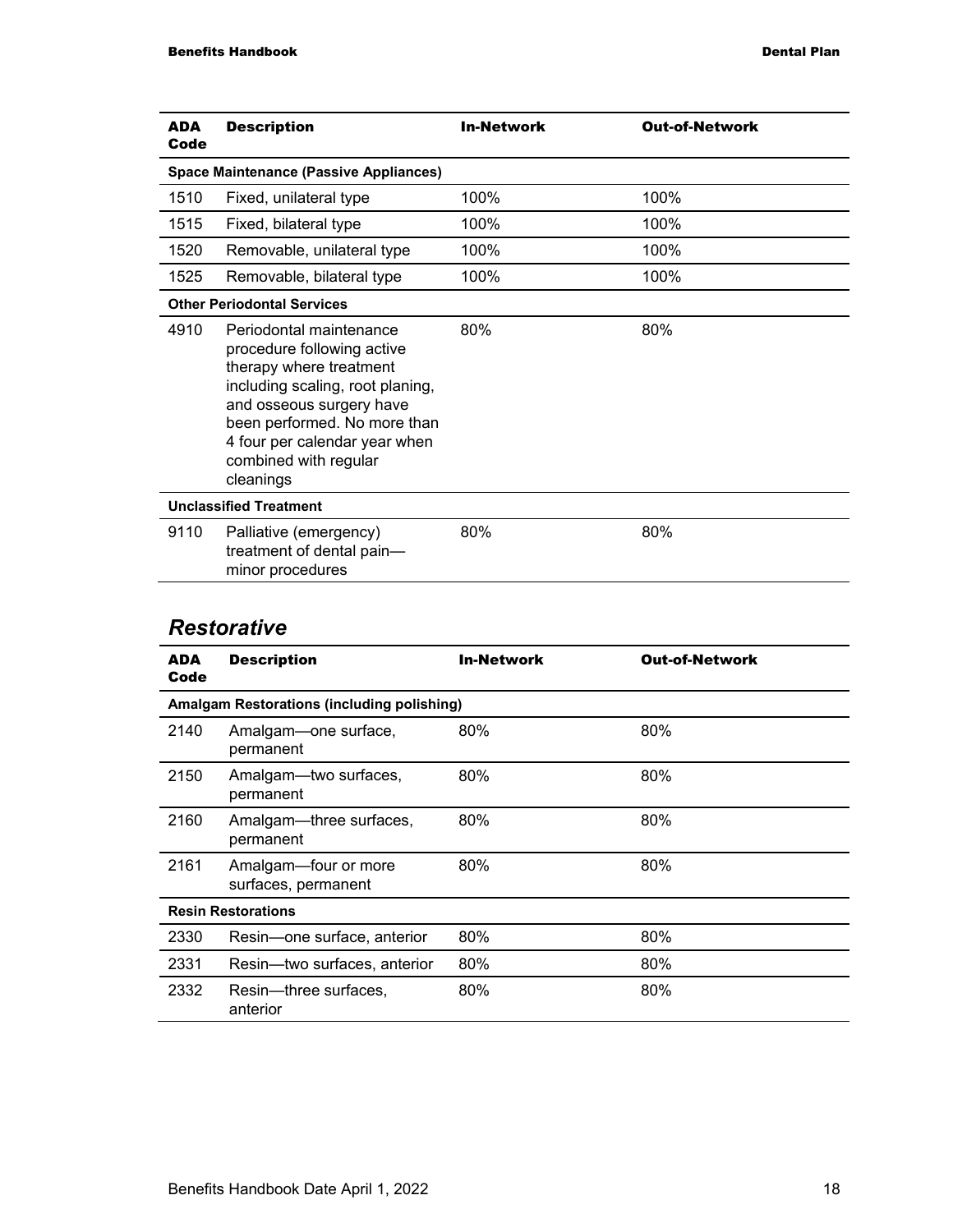| ADA<br>Code | <b>Description</b>                                                                           | <b>In-Network</b> | <b>Out-of-Network</b> |
|-------------|----------------------------------------------------------------------------------------------|-------------------|-----------------------|
| 2335        | Resin-four or more surfaces,<br>anterior                                                     | 80%               | 80%                   |
| 2390        | Resin-based composite<br>CROWN, anterior                                                     | 50%               | 50%                   |
| 2391        | Resin-based composite-one<br>surface, posterior                                              | 80%               | 80%                   |
| 2392        | Resin-based composite-two<br>surfaces, posterior                                             | 80%               | 80%                   |
| 2393        | Resin-based composite-<br>three surfaces, posterior                                          | 80%               | 80%                   |
| 2394        | Resin-based composite-four<br>or more surfaces, posterior                                    | 80%               | 80%                   |
|             | <b>Inlay Restorations</b>                                                                    |                   |                       |
| 2650        | Inlay, composite/resin-one<br>surface-one per 84 months                                      | 50%               | 50%                   |
| 2651        | Inlay, composite/resin-two<br>surfaces-one per 84 months                                     | 50%               | 50%                   |
| 2652        | Inlay, composite/resin-three<br>or more surfaces-one per 84<br>months                        | 50%               | 50%                   |
| 2662        | Onlay, composite/resin two<br>surfaces laboratory<br>processed-one per 84<br>months          | 50%               | 50%                   |
| 2663        | Onlay, composite/resin three<br>surfaces laboratory<br>processed-one per 84<br>months        | 50%               | 50%                   |
| 2664        | Onlay, composite/resin four or<br>more surfaces laboratory<br>processed-one per 84<br>months | 50%               | 50%                   |
|             | <b>Crowns-Single Restorations Only</b>                                                       |                   |                       |
| 2740        | Porcelain/ceramic substrate-<br>one per 84 months                                            | 50%               | 50%                   |
| 2750        | Porcelain fused to high noble<br>metal-one per 84 months                                     | 50%               | 50%                   |
| 2751        | Porcelain fused to<br>predominantly base metal-<br>one per 84 months                         | 50%               | 50%                   |
| 2752        | Porcelain fused to noble<br>metal-one per 84 months                                          | 50%               | 50%                   |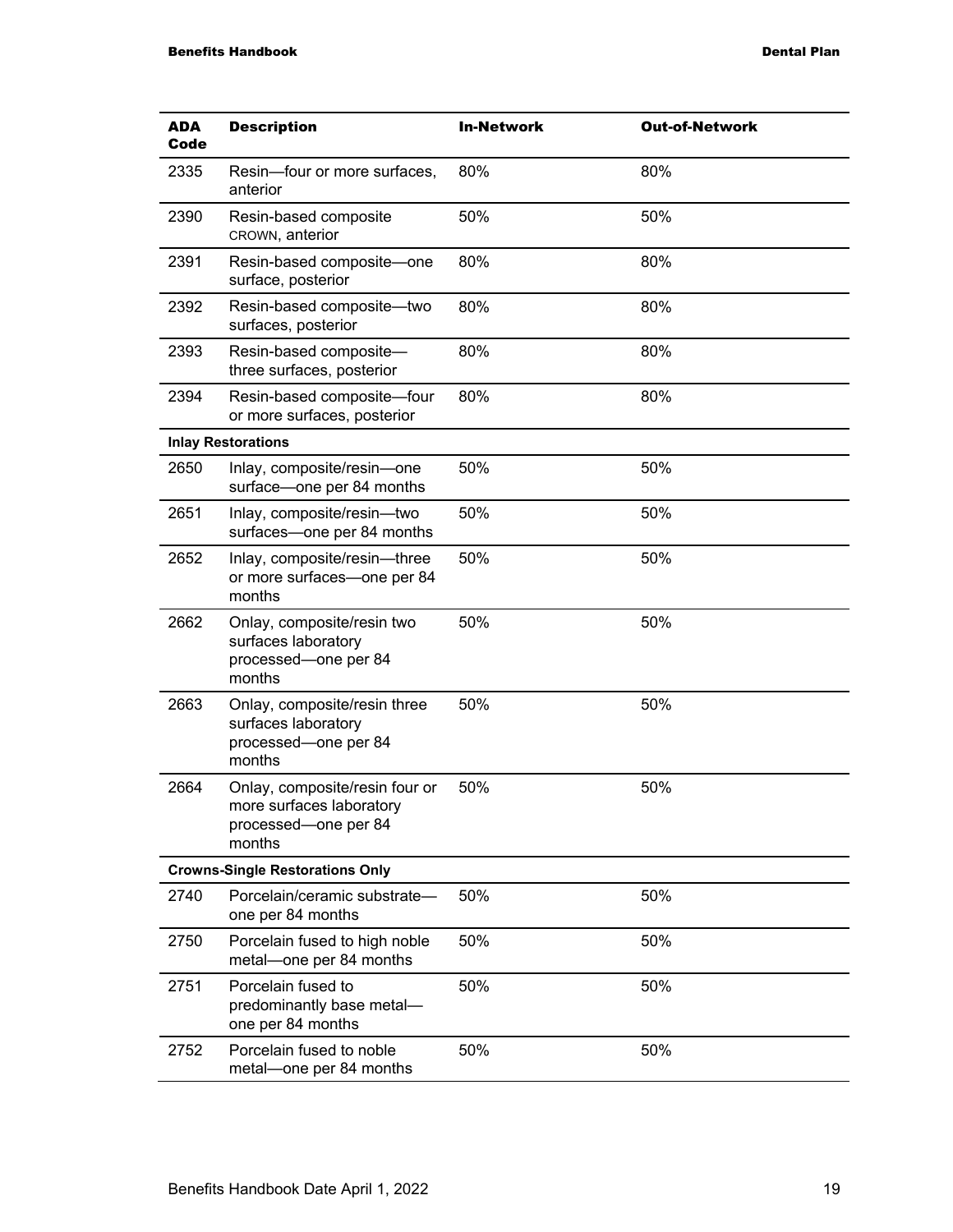| ADA<br>Code | <b>Description</b>                                                         | <b>In-Network</b> | <b>Out-of-Network</b> |
|-------------|----------------------------------------------------------------------------|-------------------|-----------------------|
| 2790        | Full cast high noble metal-<br>one per 84 months                           | 50%               | 50%                   |
| 2810        | 3/4 cast metallic—one per 84<br>months                                     | 50%               | 50%                   |
|             | <b>Other Restorative Services</b>                                          |                   |                       |
| 2930        | Prefabricated stainless steel<br>crown, primary tooth—one per<br>84 months | 80%               | 80%                   |
| 2940        | Sedative filling                                                           | 80%               | 80%                   |
| 2950        | Core buildup, including any<br>pins - one per 84 months                    | 50%               | 50%                   |
| 2952        | Cast post and core in addition<br>to crown $-$ one per 84 months           | 50%               | 50%                   |
| 2954        | Prefabricated post and core in<br>addition to crown – one per 84<br>months | 50%               | 50%                   |

# *Endodontics*

| <b>ADA</b><br>Code  | <b>Description</b>                                                                     | <b>In-Network</b> | <b>Out-of-Network</b> |
|---------------------|----------------------------------------------------------------------------------------|-------------------|-----------------------|
| <b>Pulp Capping</b> |                                                                                        |                   |                       |
| 3110                | Pulp cap-direct (excluding final<br>restoration)                                       | 80%               | 80%                   |
| 3120                | Pulp cap-indirect (excluding<br>final restoration)                                     | 80%               | 80%                   |
| <b>Pulpotomy</b>    |                                                                                        |                   |                       |
| 3220                | Therapeutic pulpotomy<br>(excluding final restoration)                                 | 80%               | 80%                   |
|                     | Root Canal Therapy (including treatment plan, clinical procedures, and follow-up care) |                   |                       |
| 3310                | Anterior (excluding final<br>restoration)                                              | 80%               | 80%                   |
| 3320                | Bicuspid (excluding final<br>restoration)                                              | 80%               | 80%                   |
| 3330                | Molar (excluding final<br>restoration)                                                 | 80%               | 80%                   |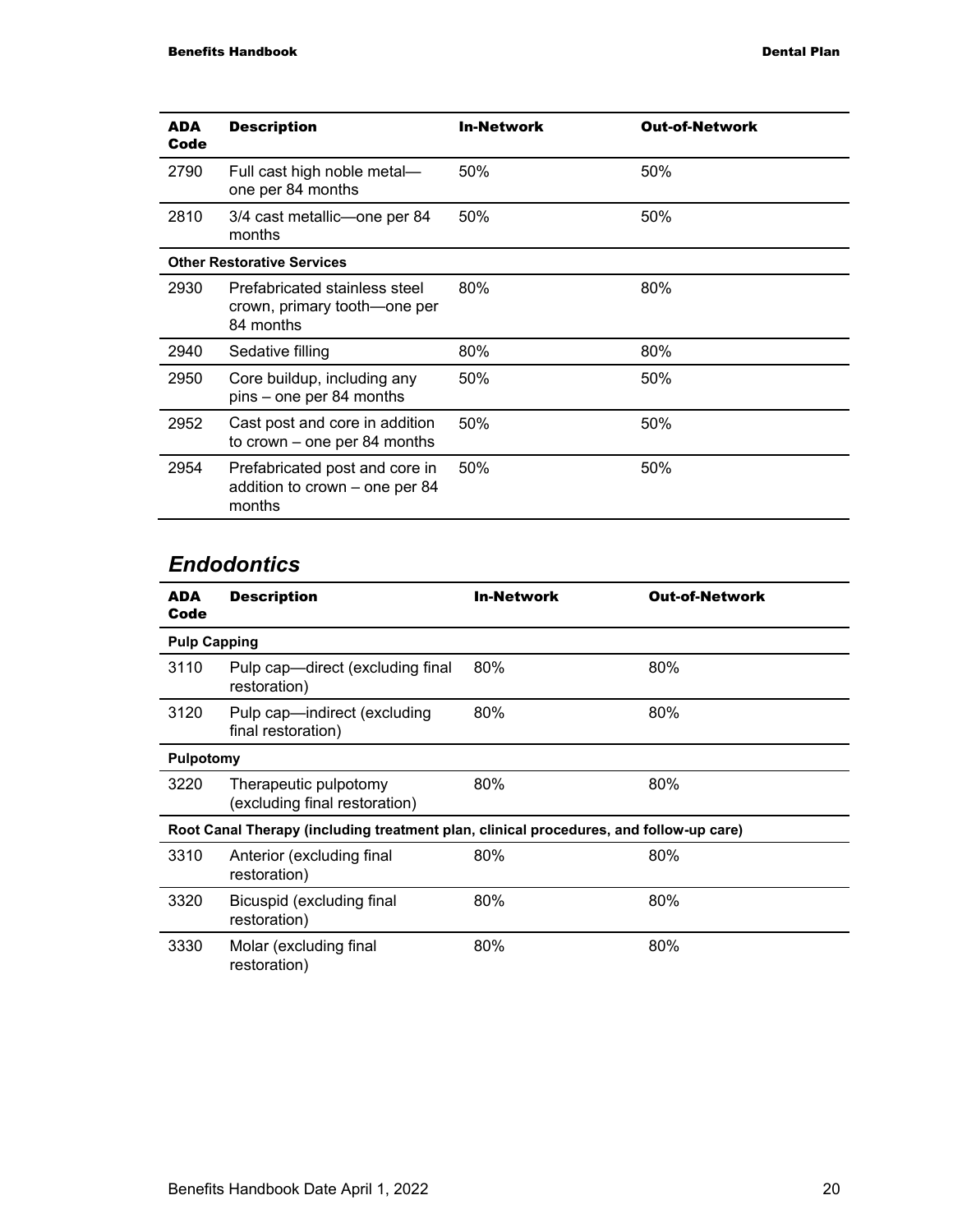| <b>ADA</b><br>Code | <b>Description</b>                                          | <b>In-Network</b> | <b>Out-of-Network</b> |
|--------------------|-------------------------------------------------------------|-------------------|-----------------------|
|                    | <b>Periapical Services</b>                                  |                   |                       |
| 3410               | Apicoectomy/periradicular<br>surgery-anterior               | 80%               | 80%                   |
| 3421               | Apicoectomy/periradicular<br>surgery—bicuspid $(1st root)$  | 80%               | 80%                   |
| 3425               | Apicoectomy/periradicular<br>surgery—molar $(1st root)$     | 80%               | 80%                   |
| 3426               | Apicoectomy/periradicular<br>surgery (each additional root) | 80%               | 80%                   |

#### *Periodontics*

| <b>ADA</b><br>Code | <b>Description</b>                                                                                                       | <b>In-Network</b> | <b>Out-of-Network</b> |
|--------------------|--------------------------------------------------------------------------------------------------------------------------|-------------------|-----------------------|
|                    | <b>Surgical and Non-Surgical Services</b>                                                                                |                   |                       |
| 4210               | <b>GINGIVECTOMY OF</b><br>gingivoplasty-per quadrant-<br>one per 36 months                                               | 80%               | 80%                   |
| 4211               | Gingivectomy or<br>gingivoplasty-one to three<br>teeth per quadrant-one per<br>36 months                                 | 80%               | 80%                   |
| 4249               | Clinical crown lengthening-<br>hard tissue-one per 36<br>months                                                          | 80%               | 80%                   |
| 4260               | Osseous surgery (including<br>flap entry and closure)-four<br>or more contiguous teeth per<br>quadrant-one per 36 months | 80%               | 80%                   |
| 4261               | Osseous surgery (including<br>flap entry and closure)-one<br>to three teeth per quadrant-<br>one per 36 months           | 80%               | 80%                   |
| 4263               | Bone replacement graft-1st<br>tooth in quadrant-one per 36<br>months                                                     | 80%               | 80%                   |
| 4264               | Bone replacement graft-each<br>additional tooth in quadrant-<br>one per 36 months                                        | 80%               | 80%                   |
| 4271               | Free soft tissue graft<br>procedure, including donor<br>site surgery-one per 36<br>months                                | 80%               | 80%                   |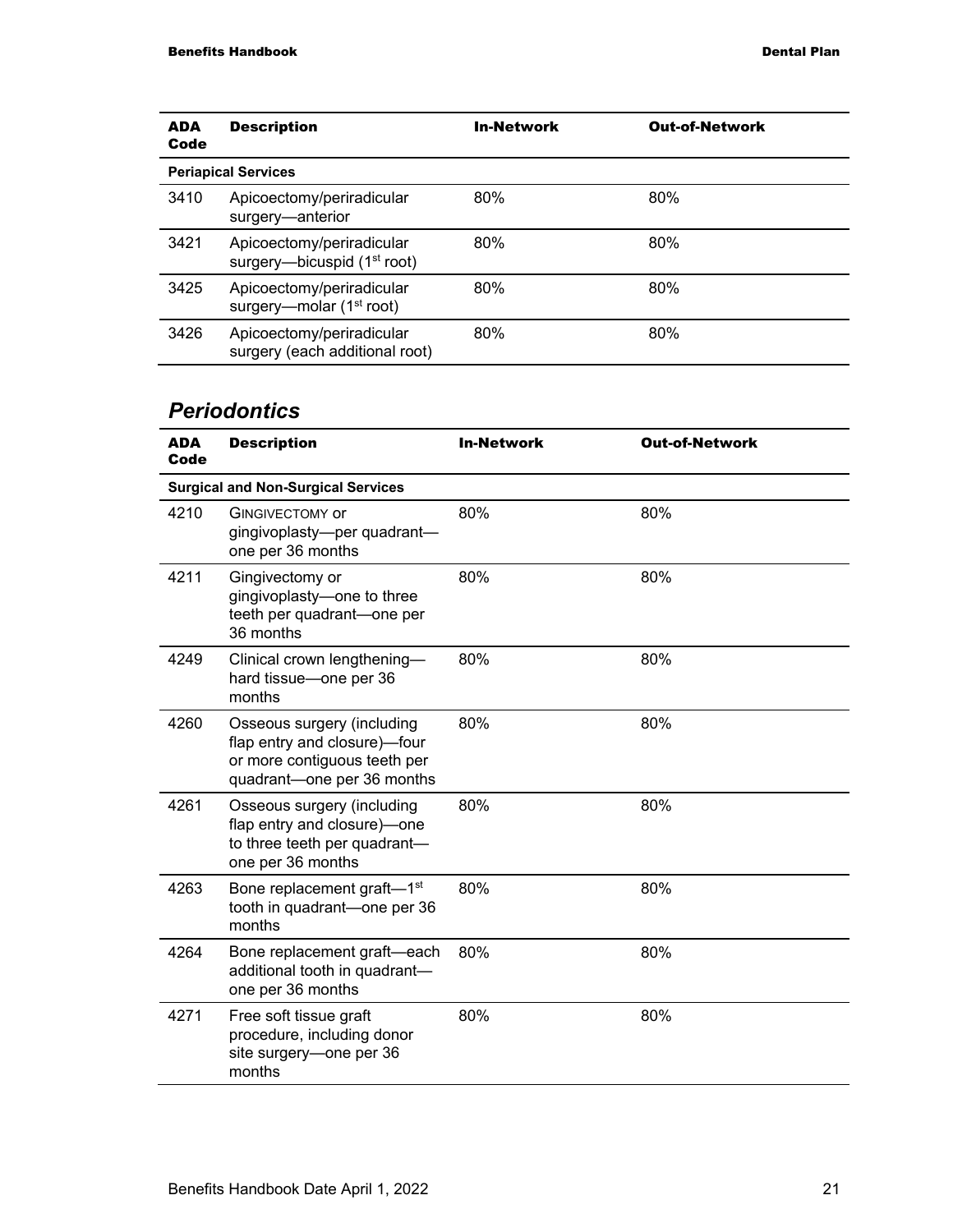| <b>ADA</b><br>Code | <b>Description</b>                                                                                         | <b>In-Network</b> | <b>Out-of-Network</b> |
|--------------------|------------------------------------------------------------------------------------------------------------|-------------------|-----------------------|
|                    | <b>Adjunctive Periodontal Services</b>                                                                     |                   |                       |
| 4341               | Periodontal scaling and root<br>planing-four or more<br>contiguous teeth per<br>quadrant-one per 24 months | 80%               | 80%                   |
| 4342               | Periodontal scaling and root<br>planing-one to three teeth per<br>quadrant-one per 24 months               | 80%               | 80%                   |
| 4355               | Debridement – one per<br>lifetime                                                                          | 80%               | 80%                   |

# *Prosthodontics*

| <b>ADA</b><br>Code | <b>Description</b>                                                                                                                                         | <b>In-Network</b> | <b>Out-of-Network</b> |  |
|--------------------|------------------------------------------------------------------------------------------------------------------------------------------------------------|-------------------|-----------------------|--|
|                    | <b>Complete Dentures (including routine post-delivery care)</b>                                                                                            |                   |                       |  |
| 5110               | Complete denture, upper-<br>one per 84 months                                                                                                              | 50%               | 50%                   |  |
| 5120               | Complete denture, lower-one<br>per 84 months                                                                                                               | 50%               | 50%                   |  |
|                    | Partial Dentures (including routine post-delivery care)                                                                                                    |                   |                       |  |
| 5211               | Upper partial denture-resin<br>base (including any<br>conventional clasps, rests and<br>teeth) one per 84 months                                           | 50%               | 50%                   |  |
| 5212               | Lower partial denture-resin<br>base (including any<br>conventional clasps, rests and<br>teeth)-one per 84 months                                           | 50%               | 50%                   |  |
| 5213               | Upper partial denture-cast<br>metal framework with resin<br>denture bases (including any<br>conventional clasps, rests and<br>teeth) one per 84 months     | 50%               | 50%                   |  |
| 5214               | Lower partial denture-cast<br>metal framework with resin<br>denture bases (including any<br>conventional clasps, rests,<br>and teeth)-one per 84<br>months | 50%               | 50%                   |  |
| 5730               | Relines – one per 36 months                                                                                                                                | 50%               | 50%                   |  |
| 5710               | Rebase - one per 36 months                                                                                                                                 | 50%               | 50%                   |  |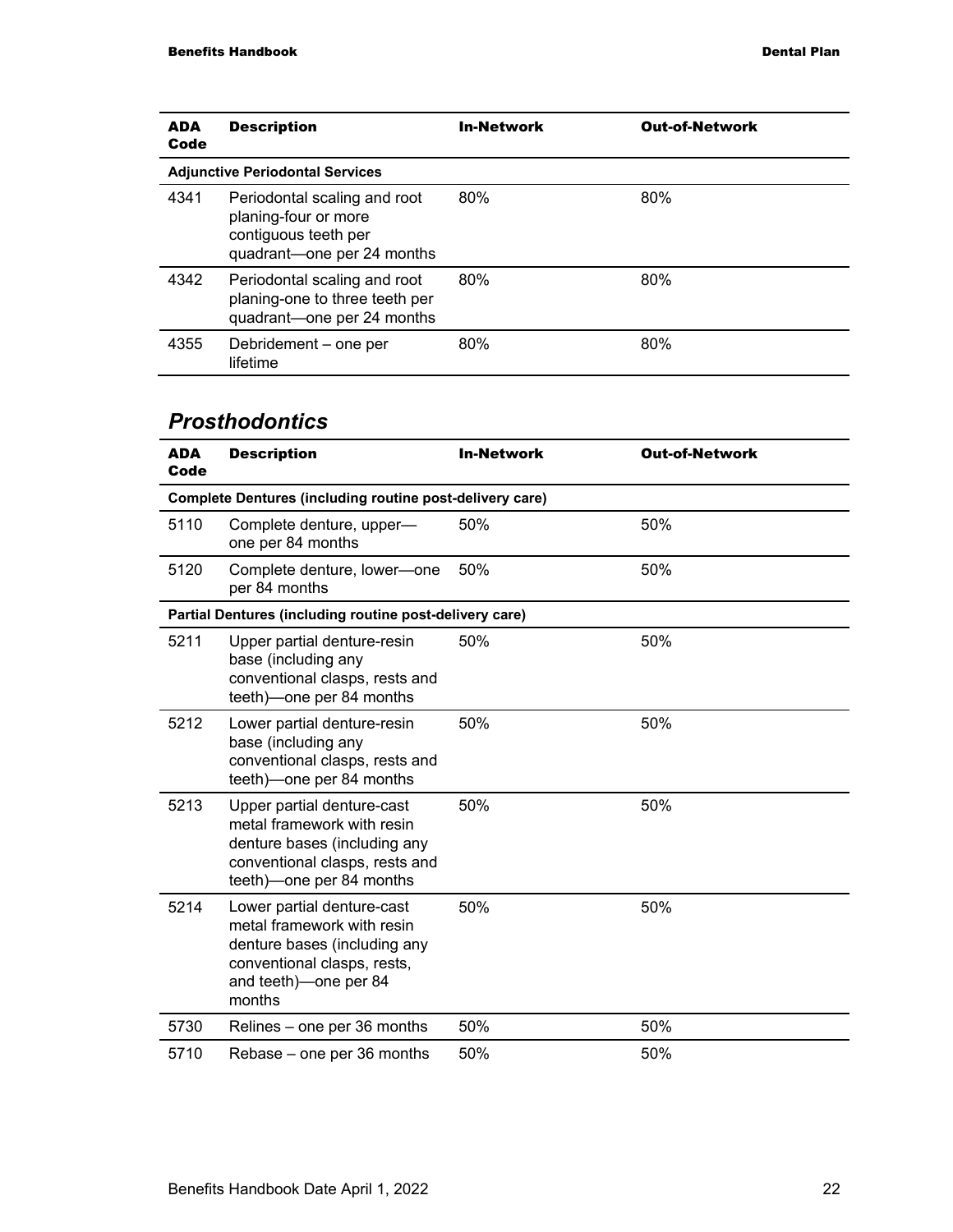| <b>ADA</b><br>Code                 | <b>Description</b>                                                   | <b>In-Network</b> | <b>Out-of-Network</b> |  |
|------------------------------------|----------------------------------------------------------------------|-------------------|-----------------------|--|
|                                    | <b>Repairs to Complete Dentures</b>                                  |                   |                       |  |
| 5520                               | Replace missing or broken<br>teeth, complete denture (each<br>tooth) | 80%               | 80%                   |  |
| <b>Repairs to Partial Dentures</b> |                                                                      |                   |                       |  |
| 5640                               | Replace broken teeth-per<br>tooth                                    | 80%               | 80%                   |  |

# *Prosthodontics, Fixed*

| <b>ADA Code</b>       | <b>Description</b>                                                         | <b>In-Network</b> | <b>Out-of-Network</b> |
|-----------------------|----------------------------------------------------------------------------|-------------------|-----------------------|
| <b>Bridge Pontics</b> |                                                                            |                   |                       |
| 6010                  | Implant—one per 84 months                                                  | 50%               | 50%                   |
| 6092                  | Recements                                                                  | 80%               | 80%                   |
| 6240                  | Pontic-porcelain fused to high<br>noble metal-one per 84<br>months         | 50%               | 50%                   |
| 6242                  | Pontic-porcelain fused to<br>noble metal-one per 84<br>months              | 50%               | 50%                   |
|                       | <b>Bridge Retainers-Crowns</b>                                             |                   |                       |
| 6750                  | Crown-porcelain fused to high<br>noble metal-one per 84<br>months          | 50%               | 50%                   |
| 6751                  | Crown-porcelain fused to<br>predominantly base metal-<br>one per 84 months | 50%               | 50%                   |
| 6752                  | Crown-porcelain fused to<br>noble metal-one per 84<br>months               | 50%               | 50%                   |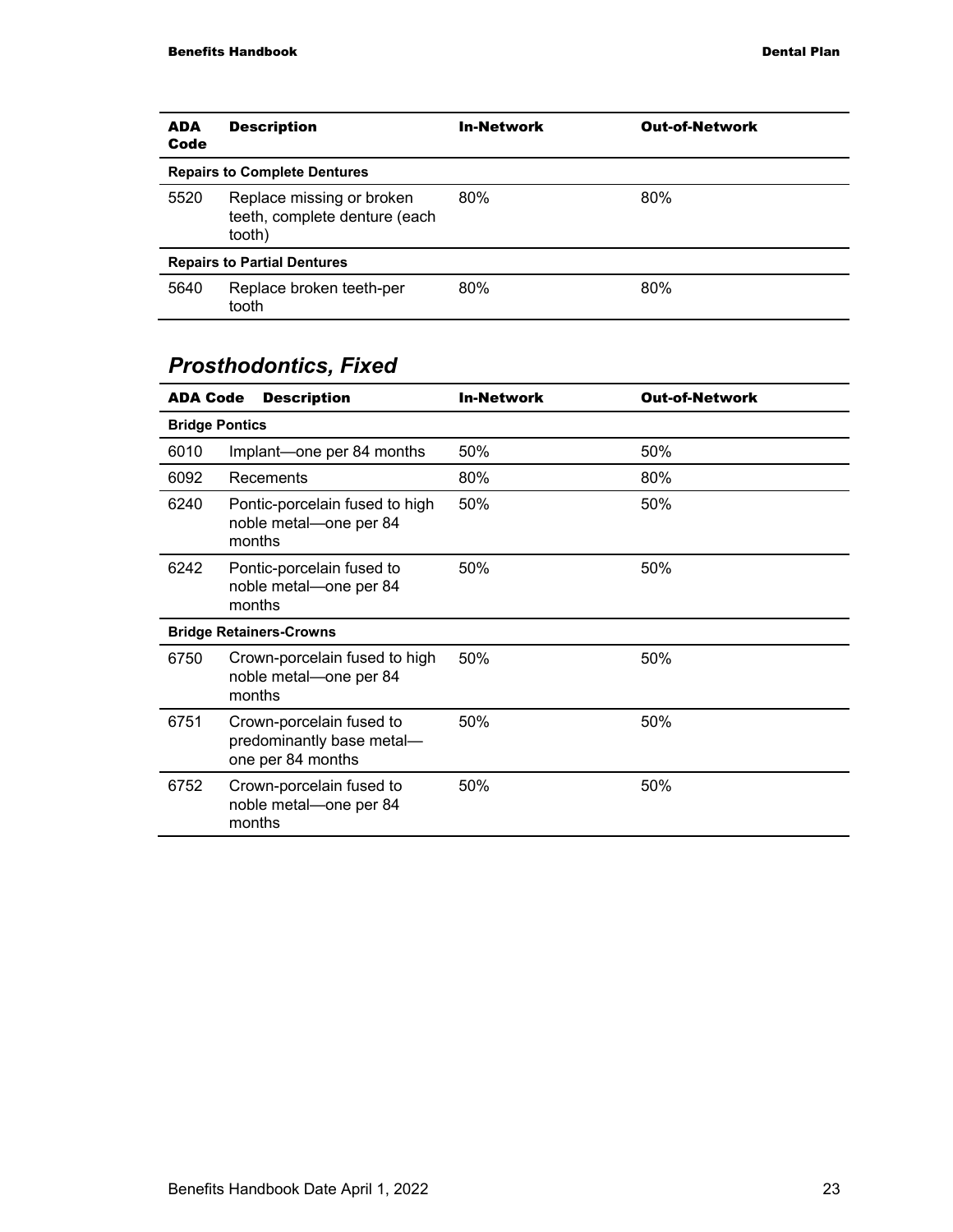# *Oral Surgery*

| <b>ADA</b><br>Code | <b>Description</b>                                                                 | <b>In-Network</b> | <b>Out-of-Network</b> |  |  |
|--------------------|------------------------------------------------------------------------------------|-------------------|-----------------------|--|--|
|                    | Extractions (including local anesthesia and routine post-operative care)           |                   |                       |  |  |
| 7140               | Extraction, erupted tooth or<br>exposed root (elevation<br>and/or forceps removal) | 80%               | 80%                   |  |  |
|                    | Surgical Extractions (including local anesthesia and routine post-operative care)  |                   |                       |  |  |
| 7210               | Surgical removal of erupted<br>tooth                                               | 80%               | 80%                   |  |  |
| 7220               | Removal of impacted tooth-<br>soft tissue                                          | 80%               | 80%                   |  |  |
| 7230               | Removal of impacted tooth-<br>partially bony                                       | 80%               | 80%                   |  |  |
| 7240               | Removal of impacted tooth-<br>completely bony                                      | 80%               | 80%                   |  |  |
| 7250               | Surgical removal of residual<br>root (cutting procedure)                           | 80%               | 80%                   |  |  |
|                    | <b>Surgical Incisions</b>                                                          |                   |                       |  |  |
| 7510               | Incision and drainage of<br>abscess, intraoral soft tissue                         | 80%               | 80%                   |  |  |

# *Adjunctive General Services*

| <b>ADA Code</b> | <b>Description</b>                                                                                                         | <b>In-Network</b> | <b>Out-of-Network</b> |
|-----------------|----------------------------------------------------------------------------------------------------------------------------|-------------------|-----------------------|
| Anesthesia      |                                                                                                                            |                   |                       |
| 9220            | General anesthesia-first<br>30 minutes                                                                                     | 80%               | 80%                   |
| 9221            | General anesthesia-<br>each additional 15<br>minutes                                                                       | 80%               | 80%                   |
| 9240            | Intravenous sedation                                                                                                       | 80%               | 80%                   |
|                 | <b>Professional Consultation</b>                                                                                           |                   |                       |
| 9310            | Consultation (diagnostic<br>service provided by<br>dentist or physician other<br>than practitioner<br>providing treatment) | 50%               | 50%                   |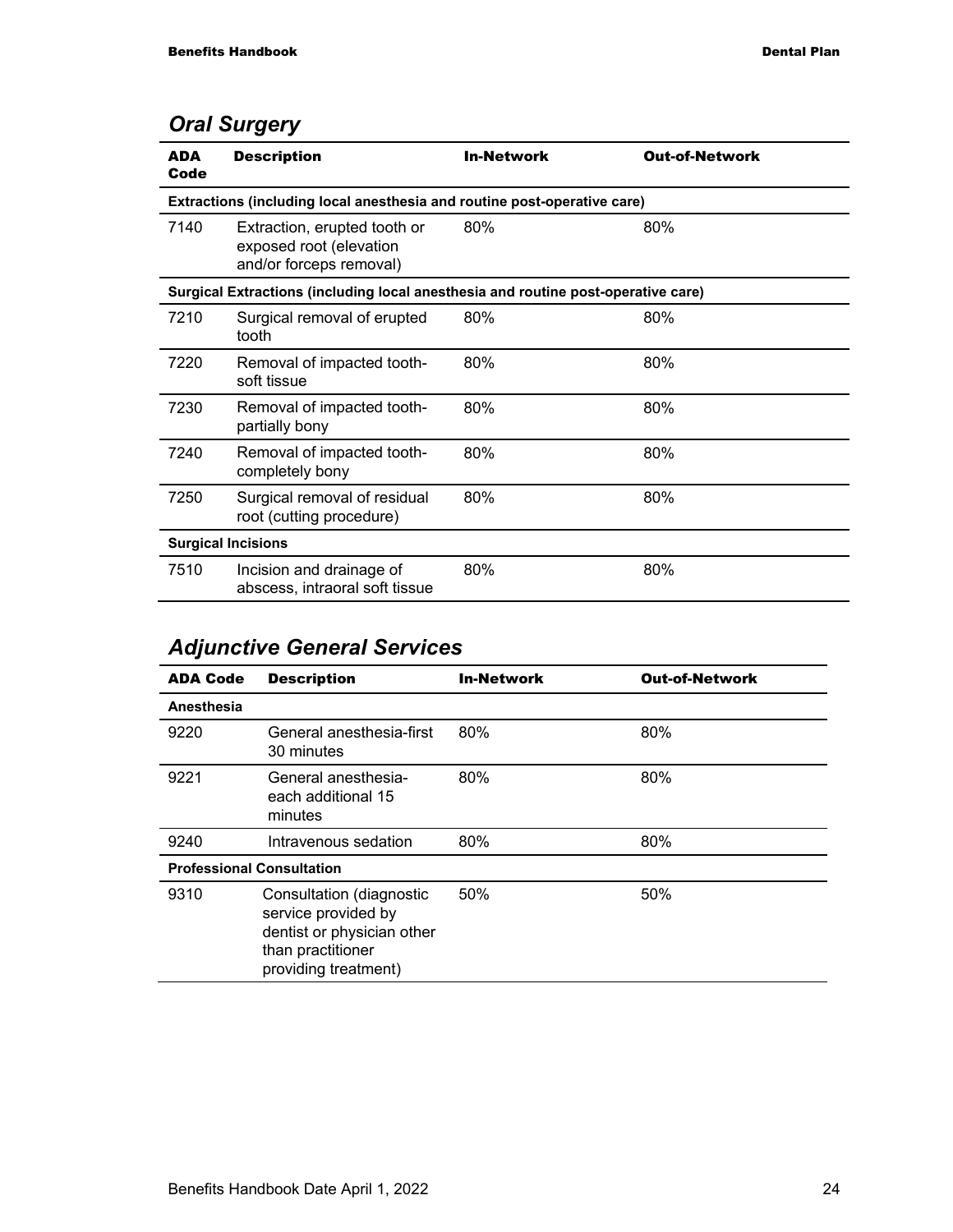| <b>ADA Code</b>               | <b>Description</b>                             | <b>In-Network</b>                                  | <b>Out-of-Network</b>                              |
|-------------------------------|------------------------------------------------|----------------------------------------------------|----------------------------------------------------|
| <b>Drugs</b>                  |                                                |                                                    |                                                    |
| 9610                          | Therapeutic drug<br>injection, by report       | 80%                                                | 80%                                                |
| <b>Miscellaneous Services</b> |                                                |                                                    |                                                    |
| 9910                          | Application of<br>desensitizing<br>medicaments | 80%                                                | 80%                                                |
| 9940                          | Occlusal guards, by<br>report                  | 80%                                                | 80%                                                |
| 9951                          | Occlusal adjustment-<br>limited                | 80%                                                | 80%                                                |
| 9952                          | Occlusal adjustment-<br>complete               | 80%                                                | 80%                                                |
| 8210                          | <b>Harmful Habits</b>                          | Premier Plan: 50%<br>Standard Plan: Not<br>Covered | Premier Plan: 50%<br>Standard Plan: Not<br>Covered |

# What's Not Covered General Exclusions

#### *What are the general exclusions?*

The Plan doesn't cover:

- **Cosmetic treatment**
- **•** replacement for accidental injured teeth (contact your medical plan claims administrator to find out whether services are covered under your medical plan)
- **treatment covered under any other plan sponsored by Marsh McLennan (other than** through a health care flexible spending account or health savings account)
- **treatment furnished in a US government hospital**
- **•** treatment performed before the employee or family member was covered by the Plan
- services not performed by a dentist except for those services of a licensed dental hygienist which are supervised and billed by a dentist for scaling and polishing of teeth; or FLUORIDE treatments
- treatment required because of teeth grinding (except for occusal guards)
- **F** replacement of a lost, missing or stolen CROWN BRIDGE or denture
- **services or supplies which are covered by any workers' compensation laws or** occupational disease laws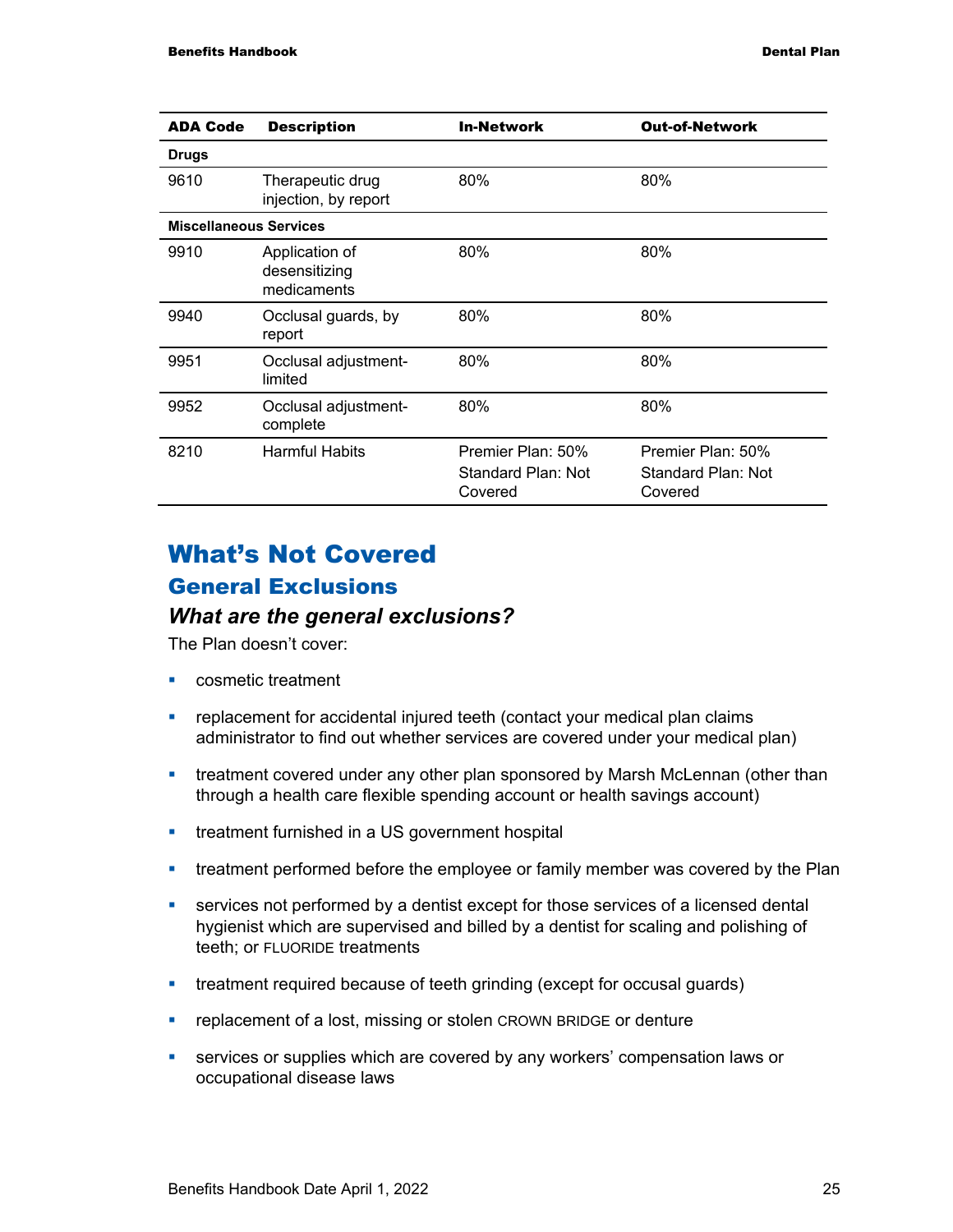- services or supplies, which are, covered by any employers' liability laws
- services or supplies which any employer is required by law to furnish in whole or part
- services or supplies for which no charge would have been made in the absence of dental benefits
- services or supplies which are deemed experimental in terms of generally accepted dental standards
- use of materials or home health aids to prevent decay, such as toothpaste or fluoride gels, other than topical application of fluoride
- **EXTERN** instruction for oral care such as hygiene or diet
- charges by the dentist for completing dental forms
- **sterilization supplies**
- **•** charges for broken appointments
- **treatment that would otherwise be free to you.**

#### Diagnostic and Preventive Exclusions

#### *What are the diagnostic and preventive exclusions?*

The Plan doesn't cover:

- education or training and supplies used for personal oral hygiene or plaque control and dietary or nutritional counseling
- treatment or appliances to increase vertical dimension (the length of the face determined by the distance of the separation of jaws)
- **•** repair or replacement of SEALANT within 60 months of initial placement.

#### Restorative Exclusions

#### *What are the restorative exclusions?*

The Plan doesn't cover:

- reimbursement for a temporary and a permanent CROWN is limited to the permanent crown charge
- adjustments to DENTURES within six months of installation
- specialized techniques, precision attachments, personalization or characterization of dentures
- reimbursement for a temporary and a permanent denture is limited to the permanent denture charge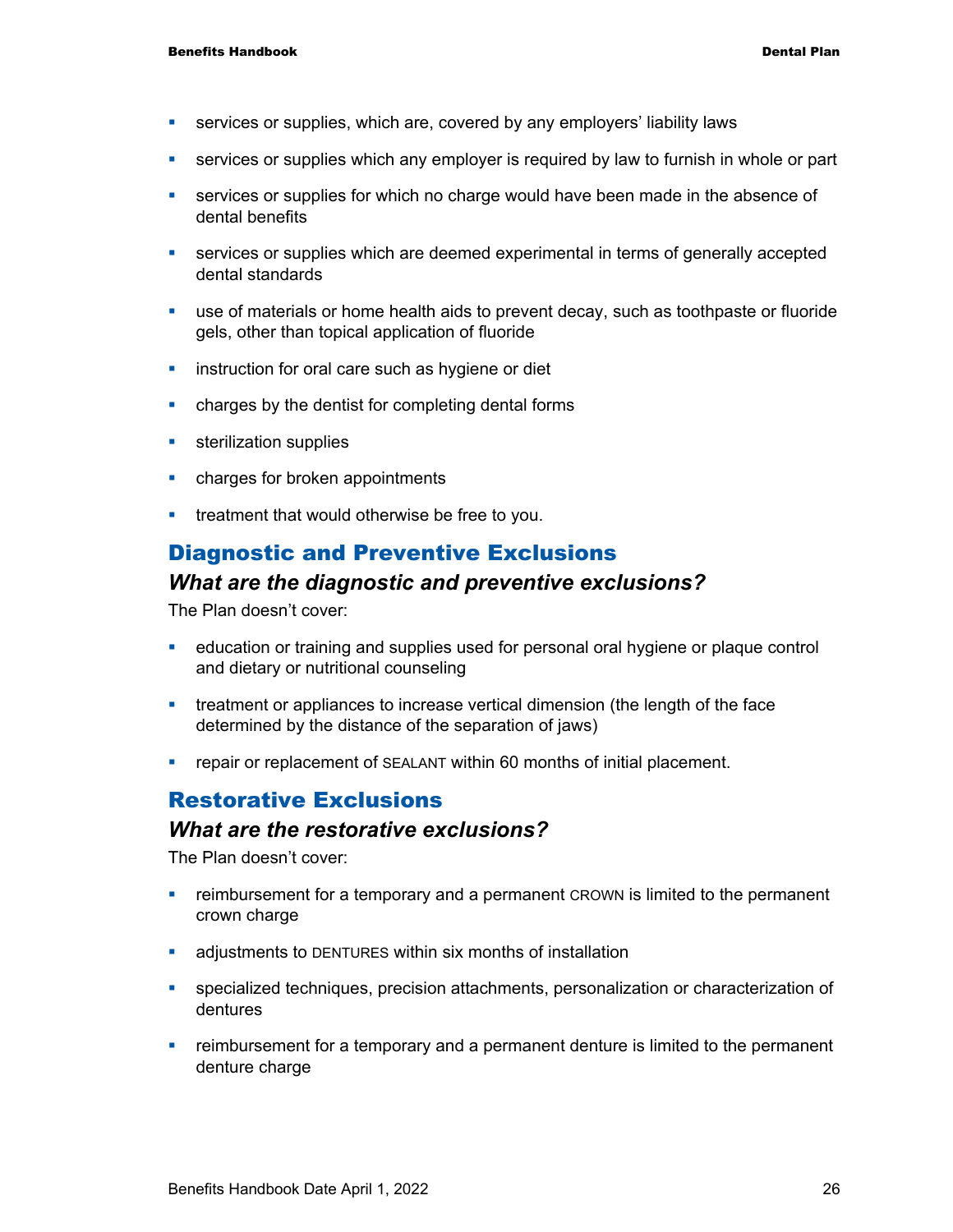- **ORAL SURGERY postoperative**
- oral surgery treatment of fracture and dislocation of a tooth (may be covered under your medical plan)
- orthognathic surgery (covered under your medical plan if medically necessary)
- **F** replacement of wisdom teeth
- **•** restorations to restore occlusion (chewing or grinding the surface of bicuspid and molar teeth), unless given in connection with orthodontic treatment
- surgery for Temporomandibular Joint Syndrome (TMJ/TMD) (covered under your medical plan if medically necessary).

#### General Services Exclusions

#### *What are the general services exclusions?*

The Plan doesn't cover:

- **separate charges for general anesthetics**
- **separate charges for local anesthetics.**

## Orthodontic Exclusions

#### *What are the orthodontic exclusions?*

The Standard option does not cover any ORTHODONTIA services. Under the Premier option, the Plan doesn't cover:

- charges for continuation of orthodontic treatment that began before the employee or family member was covered by the Plan
- **Fig. 2** repair or replacement of an orthodontic appliance, including Invisalign.

# Filing Claims

#### *How do I file a claim?*

If you are using an IN-NETWORK dentist, MetLife Dental pays your dentist directly. You don't have to file a claim.

If you are not using an in-network dentist, you or your dentist will have to submit a claim to MetLife Dental for processing. You have to file the claim within 12 months after the date of service; otherwise, you will not receive reimbursement.

**Note:** If a claim is submitted by a participating dentist without an employee's signature or signature on file authorizing MetLife to pay the dentist, payment will be issued to the employee.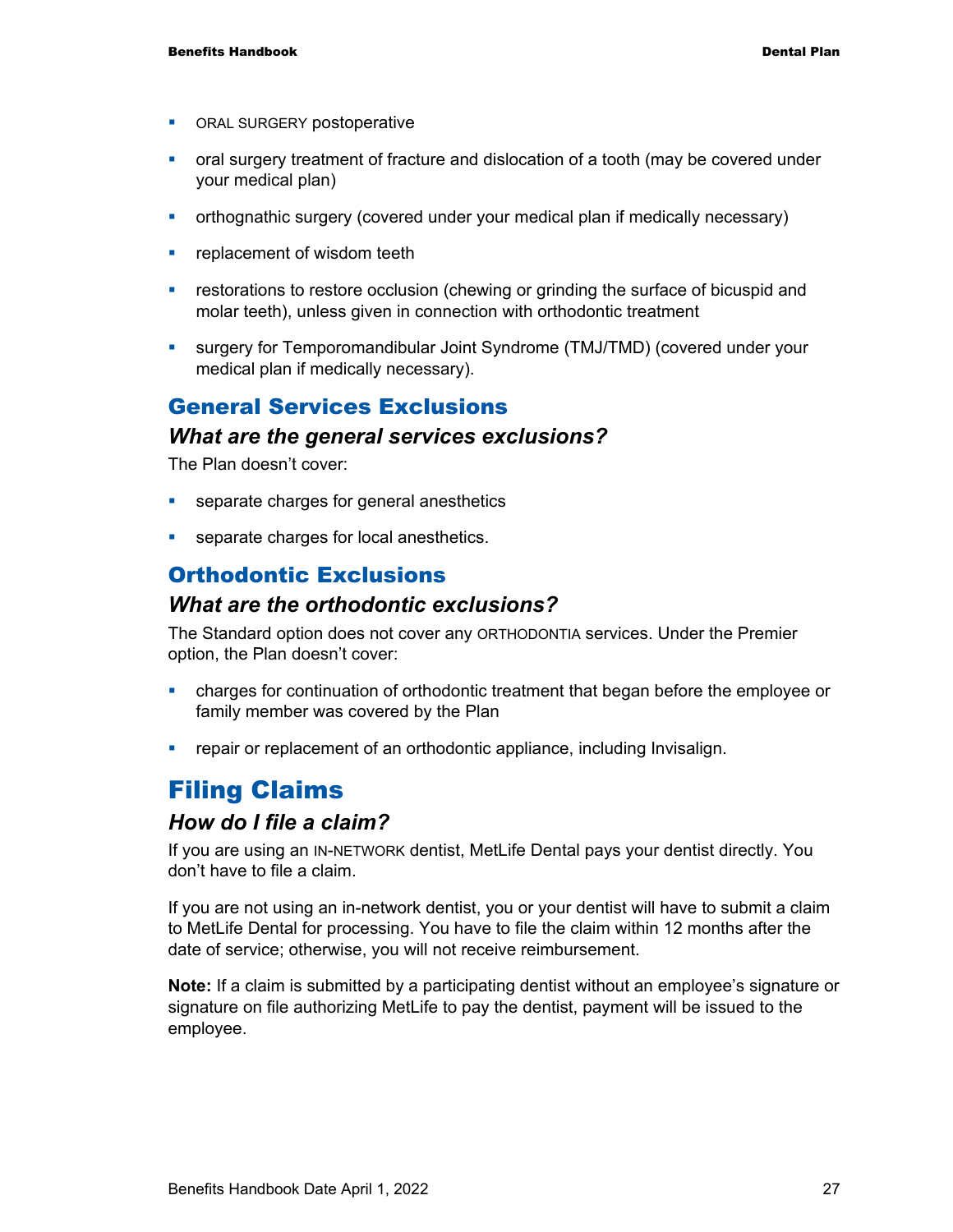#### *Where do I get a claim form?*

You can get a claim form from:

MetLife Dental P.O. Box 981282 El Paso, TX 79998-1282 +1 800 942 0854 **www.metlife.com/mybenefits** (Enter "Marsh McLennan" in the Account Sign in box for your company name. Then click **Dental Benefits**.)

#### *When will I receive the payment after I submit my claim?*

Once you submit the claim, it takes MetLife Dental about 10 business days to process the claim and transmit payment, if any, to your dentist.

#### *Who receives the payment?*

If you are using an in-network dentist, MetLife Dental pays your dentist directly.

If you are using an OUT-OF-NETWORK dentist, you can have benefits paid to you or directly to your dentist. To have the benefits paid to your dentist, sign the assignment section of the claim form.

**Note:** If a claim is submitted by a participating dentist without an employee's signature or signature on file authorizing MetLife to pay the dentist, payment will be issued to the employee

## Appealing Claims

There are special rules, procedures and deadlines that apply to appeals of benefit determinations and denied claims and you have special legal rights under ERISA. Please refer to the *Administrative Information* section for a description of the appeal process.

#### *What happens if I have a Flexible Spending Account?*

Your dental claim for any co-payment or any other amount not covered by the Plan, including ORTHODONTIA, will be sent automatically to the Flexible Spending Account Claims Administrator for processing.

# **Glossary**

#### **BITEWING**

A bitewing is the dental X-ray showing the crown portions of the upper and lower teeth.

**BRIDGE** 

A bridge is a strong connecting link between two or more teeth, replacing a missing tooth or teeth. It usually has a gold frame and porcelain that has the shape and color of the missing teeth.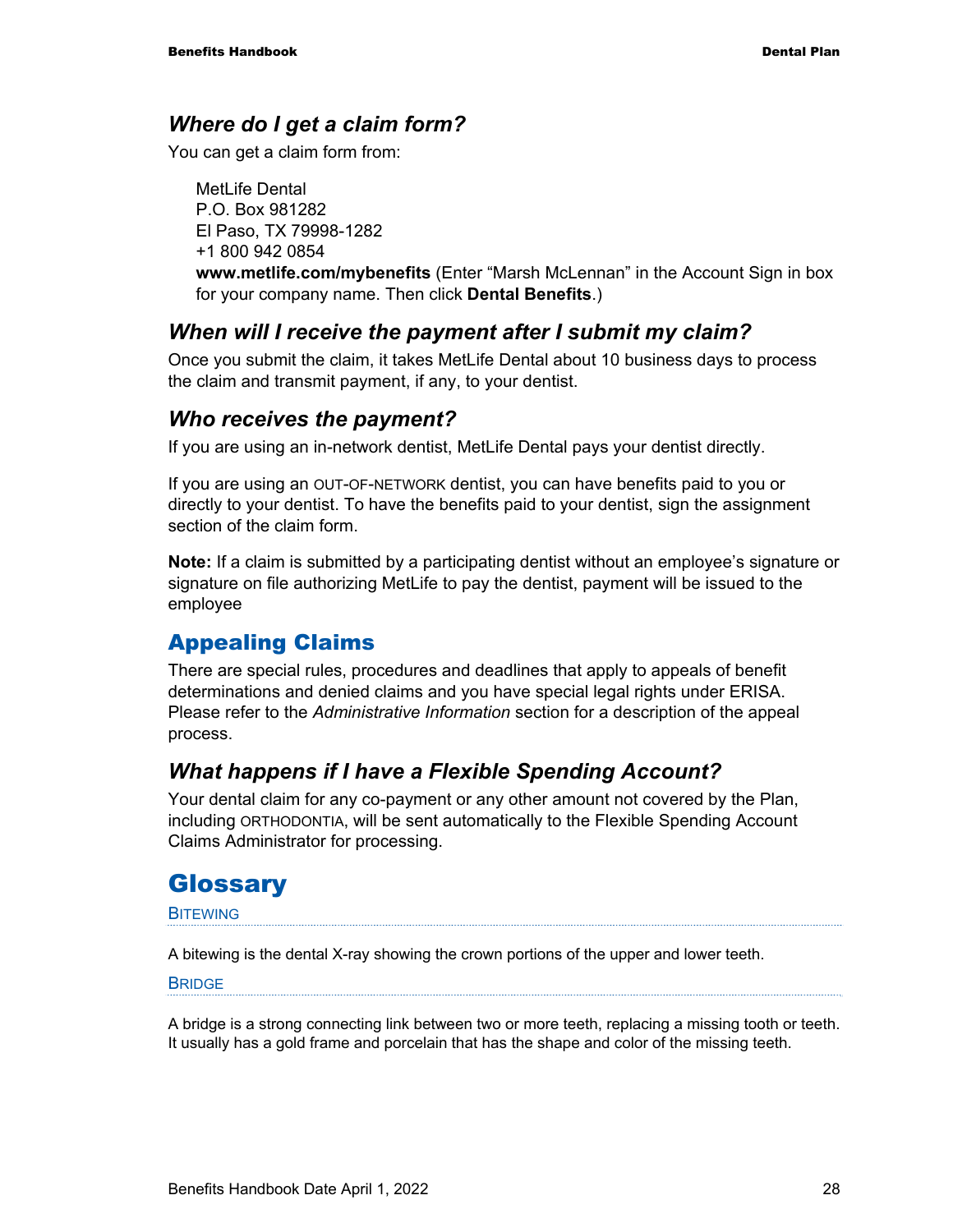#### **CROWN**

A crown—also called a cap—is a porcelain or gold tooth cover for a decayed, damaged, brittle or discolored tooth that has a strong base and roots.

#### **DENTURES**

Dentures are removable, artificial teeth designed to help you chew, restore your bite and improve your appearance.

#### ELIGIBLE FAMILY MEMBERS

To cover an eligible family member, you will be required to certify in the Mercer Marketplace Benefits Enrollment Website that your eligible family member meets the eligibility criteria as defined below.

#### Spouse/Domestic Partner means:

Adding a spouse or same gender or opposite gender domestic partner to certain benefits coverage is permitted upon employment or during the Annual Enrollment period for coverage effective the following January  $1<sup>st</sup>$  if you satisfy the plans' criteria, or immediately upon satisfying the plans' criteria if you previously did not qualify.

#### *Spouse / Domestic Partner*

 You have already received a marriage license from a US state or local authority, or registered your domestic partnership with a US state or local authority.

#### *Spouse Only*

 Although not registered with a US state or local authority, your relationship constitutes a marriage under US state or local law (e.g., common law marriage or a marriage outside the US that is honored under US state or local law).

#### *Domestic Partner Only*

- Although not registered with a US state or local authority, your relationship constitutes an eligible domestic partnership. To establish that your relationship constitutes an eligible domestic partnership you and your domestic partner must:
	- be at least 18 years old
	- not be legally married, under federal law, to each other or anyone else or part of another domestic partnership during the previous 12 months
	- − currently be in an exclusive, committed relationship with each other that has existed for at least 12 months and is intended to be permanent
	- − currently reside together, and have resided together for at least the previous 12 months, and intend to do so permanently
	- have agreed to share responsibility for each other's common welfare and basic financial obligations
	- not be related by blood to a degree of closeness that would prohibit marriage under applicable state law.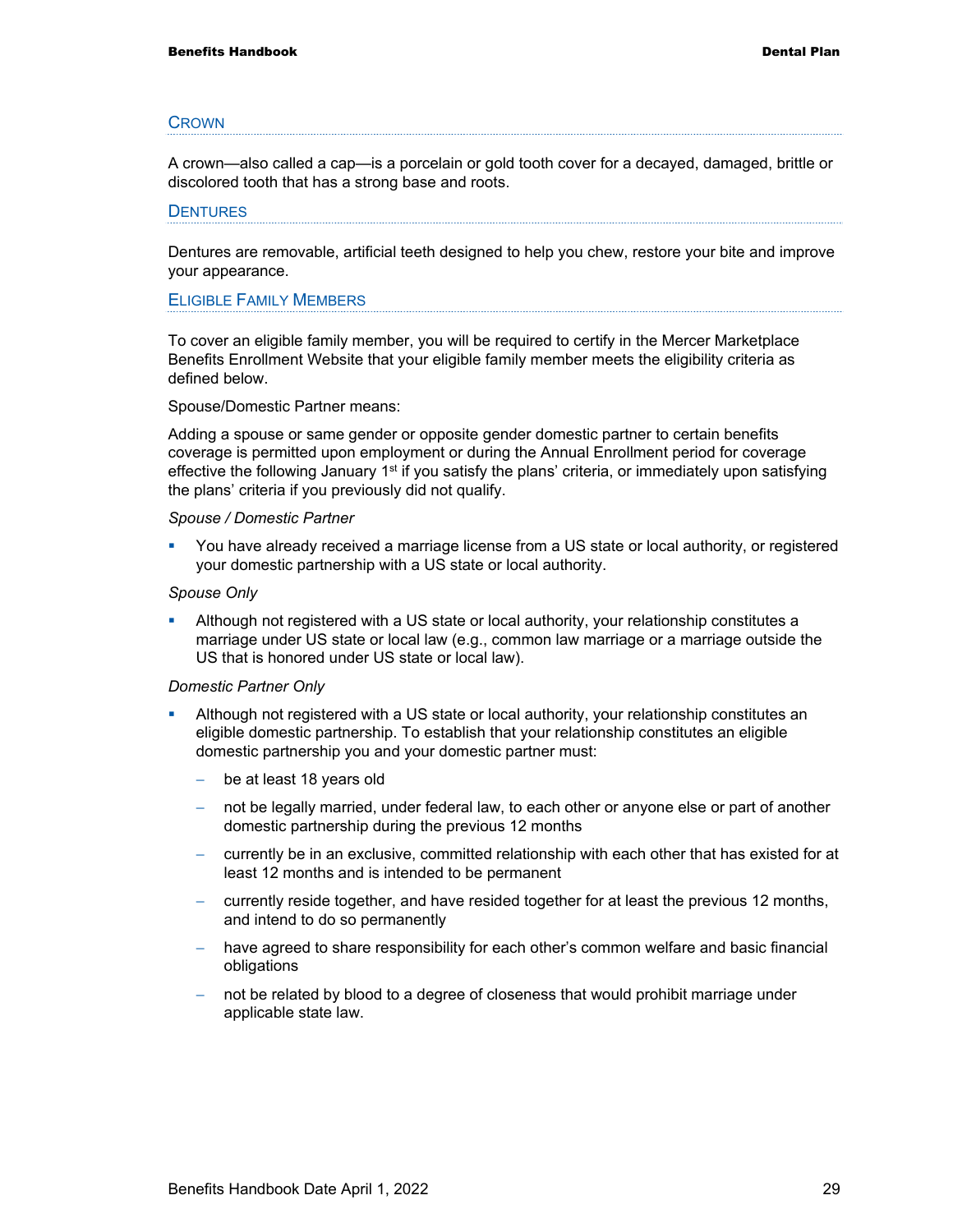Marsh McLennan reserves the right to require documentary proof of your domestic partnership or marriage at any time, for the purpose of determining benefits eligibility. If requested, you must provide documents verifying the registration of your domestic partnership with a state or local authority, your cohabitation and/or mutual commitment, or a marriage license that has been approved by a state or local government authority.

Child/Dependent Child means:

- **vour biological child**
- a child for whom you or your spouse are the legally appointed guardian with full financial responsibility
- the child of a domestic partner
- **vour stepchild**
- your legally adopted child or a child or child placed with you for adoption.

**Note:** Any child that meets one of these eligibility requirements and who is incapable of self support by reason of a total physical or mental disability as determined by the Claims Administrator, may be covered beyond the end of the calendar year in which the child attains age 26.

Dependent children are eligible for healthcare coverage until the end of the calendar year in which they attain age 26. This eligibility provision applies even if your child is married, has access to coverage through his or her employer, doesn't attend school full-time or live with you, and is not your tax dependent.

**Note:** While married children are eligible for healthcare coverage under your plan until the end of the calendar year in which they attain age 26, this provision does not apply to your child's spouse and/or child(ren), unless you or your spouse is the child's legally appointed guardian with full financial responsibility.

The Company has the right to require documentation to verify the relationship (such as a copy of the court order appointing legal guardianship). Company medical coverage does not cover foster children or other children living with you, including your grandchildren, unless you are their legal guardian with full financial responsibility—that is, you or your spouse claims them as a dependent on your annual tax return.

#### ENDODONTIC TREATMENT

Endodontics refers to the care of the pulp chambers and root canals of your natural teeth; it usually involves sterilization and filling.

#### **FLUORIDE**

Fluoride is a natural substance found in minerals that works with your tooth or bone structure to make it stronger and more resistant to acid decay.

#### **GINGIVECTOMY**

Gingivectomy refers to the surgical removal of the flaps of gum tissue that create pockets alongside teeth that have periodontal damage. This operation is designed to stop periodontal disease.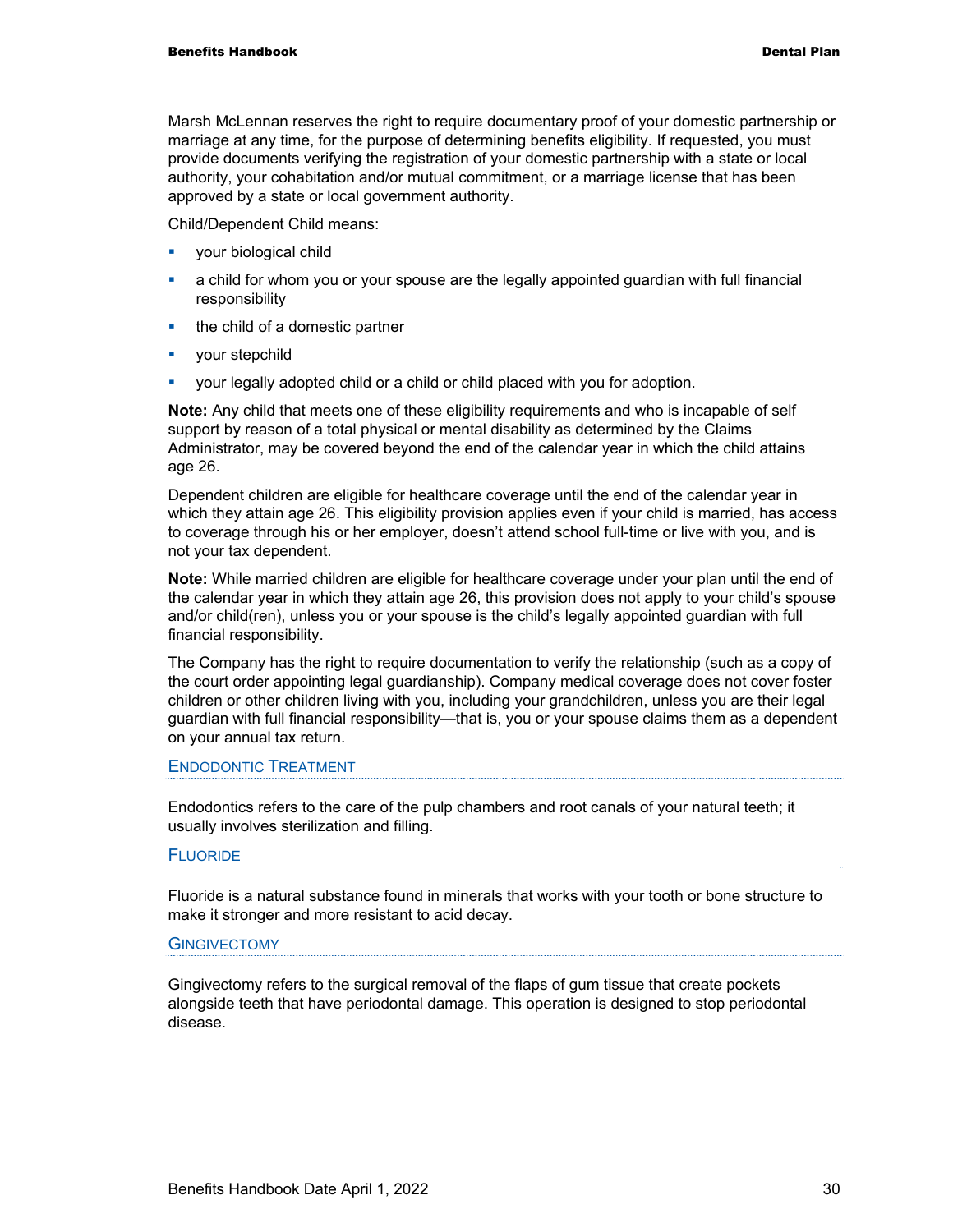#### IN-NETWORK

When you receive care from a dentist who has an agreement with your Plan, it is referred to as in-network care. Your costs are generally lower for in-network care than for out-of-network care.

#### INLAYS AND ONLAYS

An inlay is a cast porcelain, composite or gold filling that is used to help restore the side or top area of a tooth. Onlays are similar to inlays but are used to cover the entire chewing surface of a tooth.

ORAL SURGERY

Oral surgery is surgery of the oral mouth cavity, including teeth and gums. Dental oral surgery typically includes complex extractions and other surgical procedures.

**ORTHODONTIA** 

Orthodontia is the branch of dentistry that specializes in the diagnosis, prevention and treatment of dental and facial irregularities through the use of devices such as removable appliances or fixed braces to remove teeth or adjust underlying bone.

#### OUT-OF-NETWORK

When you receive care from a dentist who does not have an agreement with your Plan, your services are considered out-of-network. Your costs are generally lower for in-network care than for out-of-network care.

**PERIODONTICS** 

Periodontics is the treatment of the supporting structure of the tooth—the gum and bone tissue

REASONABLE AND CUSTOMARY CHARGES

A reasonable and customary (R&C) charge is the lesser of the fee most dentists in an area normally charge for the same type of dental service (as determined by MetLife) and your provider's actual charges. It is sometimes called usual, reasonable and customary (URC); or usual, customary and reasonable (UCR) charges.

#### ROOT CANAL

A root canal is a procedure where the nerve of a heavily decayed tooth is removed from the tooth and replaced with a filling material.

#### SEALANT

A sealant is the protective plastic coating applied over grooves in your teeth to prevent decay.

SPACE MAINTAINER

A space maintainer is an appliance children use in their mouths to keep a space until a permanent tooth comes in to fill the space so their remaining teeth don't drift or crowd new teeth, up to age 19.